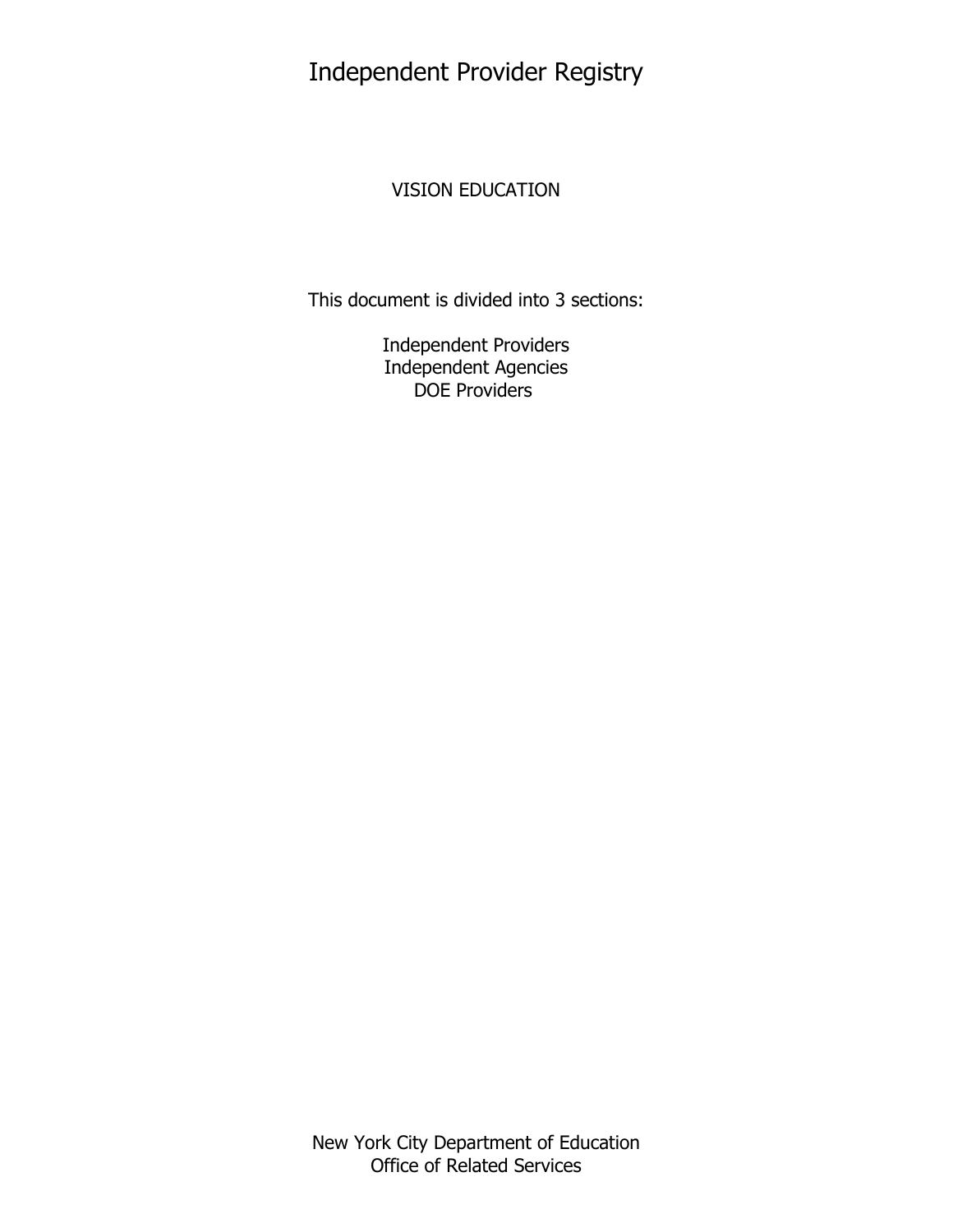Report Run Date: Jun 15, 2022

ORLIAN, NAVA Lawrence, NY 11559 138 Hards Lane Work Site: All Boroughs/Districts Email ID: [navaorlian@gmail.com](mailto:navaorlian@gmail.com)  646-377-3334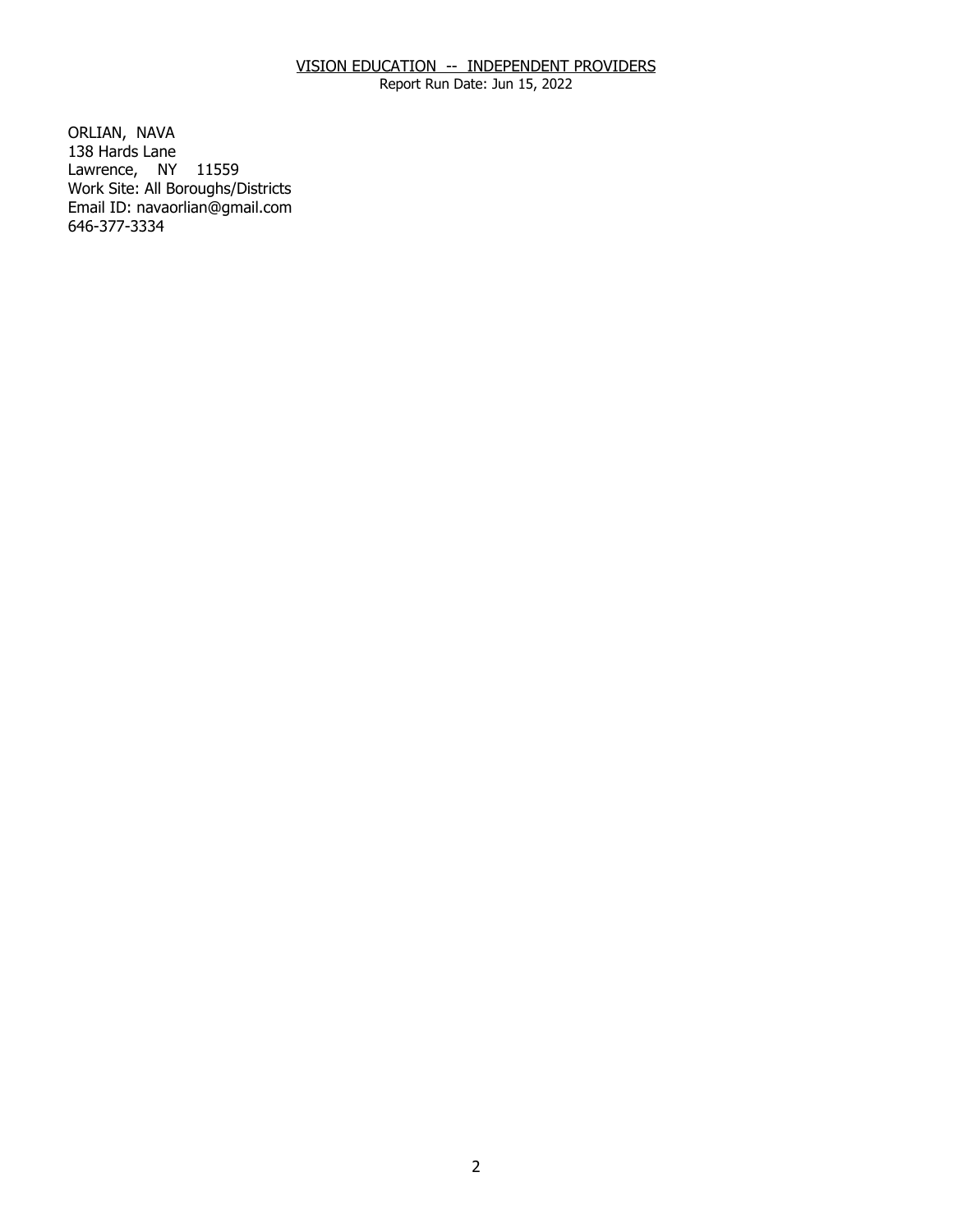Report Run Date: Jun 15, 2022

BRADY, LORETTA NEW YORK, NY 10028 410 E.81ST ST, 5C Work Site: Bronx All Districts Email ID: [Bradylo.beth@gmail.com](mailto:Bradylo.beth@gmail.com)  516-510-8707

HOCHMAN KRAFT, AURA HUNTINGTON STATION, NY 11746 107 FOLSON AVENUE Work Site: Bronx All Districts Email ID: [aurakraft@optonline.net](mailto:aurakraft@optonline.net)  516-423-0778

RAMIREZ, EUNICE ARVERNE, NY 11692 7600 SHORE FRONT PRKWY Work Site: Bronx All Districts Email ID: [fvaer123@gmail.com](mailto:fvaer123@gmail.com)  646-240-8200

RAMIREZ, ROSA M Brooklyn, NY 10457 1520 Sheridan Avenue Work Site: Bronx All Districts Email ID: [rmrhope@gmail.com](mailto:rmrhope@gmail.com)  646-306-9454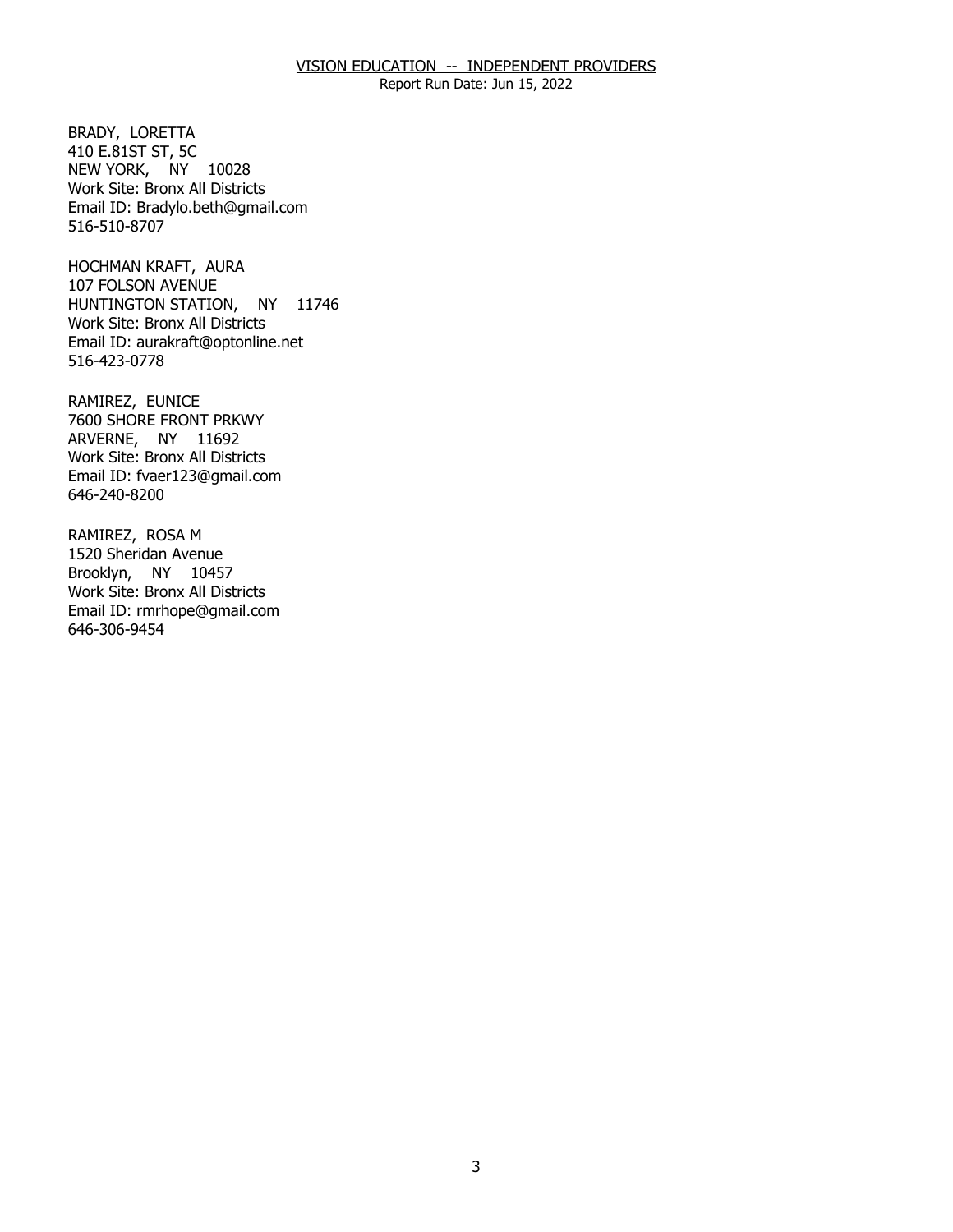Report Run Date: Jun 15, 2022

BODEK, RACHEL Suffern, NY 10901 7 Bayberry Drive Work Site: Brooklyn All Districts Email ID: [rybodek@gmail.com](mailto:rybodek@gmail.com) 845-596-3744

BRADY, LORETTA NEW YORK, NY 10028 410 E.81ST ST, 5C Work Site: Brooklyn All Districts Email ID: [Bradylo.beth@gmail.com](mailto:Bradylo.beth@gmail.com)  516-510-8707

BRANDER, GOLDIE<br>516 AVENUE L BROOKLYN, NY 11230 Work Site: Brooklyn All Districts Email ID: [gbrande@schools.nyc.gov](mailto:gbrande@schools.nyc.gov)  718-252-0816

GOLEY, APRIL NEW YORK, NY 10028 401 EAST 86TH ST Work Site: Brooklyn All Districts Email ID: [amgoley401@aol.com](mailto:amgoley401@aol.com)  212-876-3637

RAMIREZ, EUNICE ARVERNE, NY 11692 7600 SHORE FRONT PRKWY Work Site: Brooklyn All Districts Email ID: [fvaer123@gmail.com](mailto:fvaer123@gmail.com)  646-240-8200

RAMIREZ, ROSA M Brooklyn, NY 10457 1520 Sheridan Avenue Work Site: Brooklyn All Districts Email ID: [rmrhope@gmail.com](mailto:rmrhope@gmail.com)  646-306-9454

ROOZ, SARA BROOKLYN, NY 11219 1551 49TH STREET Work Site: Brooklyn All Districts Email ID: [sararooz@gmail.com](mailto:sararooz@gmail.com)  718-435-9861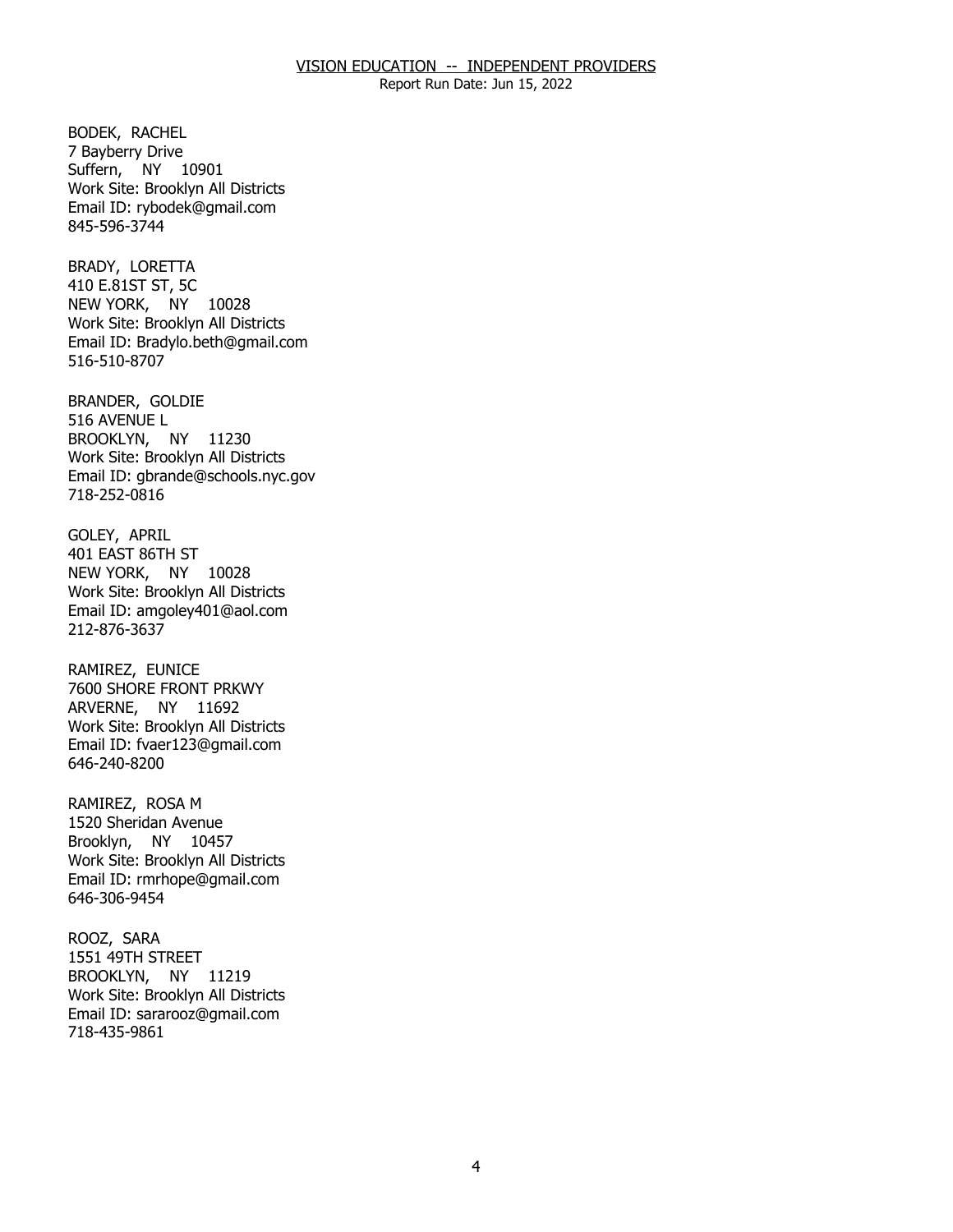Report Run Date: Jun 15, 2022

SACKS, GERALD FAR ROCKAWAY, NY 11691 1006 DICKENS ST Work Site: Brooklyn All Districts Email ID: [gerald.e.sacks@gmail.com](mailto:gerald.e.sacks@gmail.com)  718-327-7219

SIMES, ASNA Flushing, NY 11367 7540 150 St Work Site: Brooklyn All Districts Email ID: [asnaottawa@gmail.com](mailto:asnaottawa@gmail.com)  347-807-4656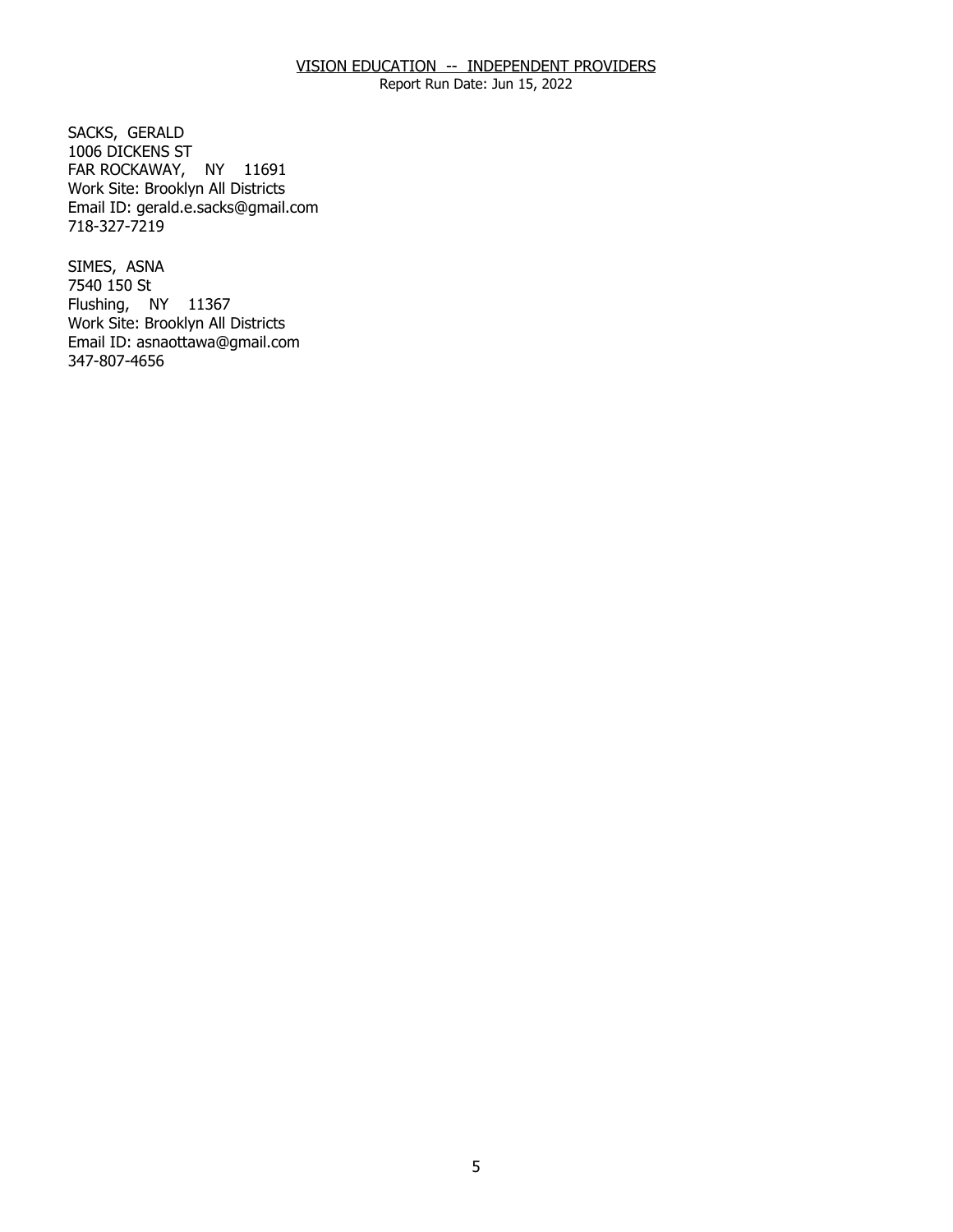Report Run Date: Jun 15, 2022

BRADY, LORETTA NEW YORK, NY 10028 410 E.81ST ST, 5C Work Site: Manhattan All Districts Email ID: [Bradylo.beth@gmail.com](mailto:Bradylo.beth@gmail.com)  516-510-8707

FARRELL, MEGHAN New York, NY 10128 222 east 93 street Work Site: Manhattan All Districts Email ID: [mfarrell515@gmail.com](mailto:mfarrell515@gmail.com) 732-642-1218

GOLEY, APRIL NEW YORK, NY 10028 401 EAST 86TH ST Work Site: Manhattan All Districts Email ID: [amgoley401@aol.com](mailto:amgoley401@aol.com)  212-876-3637

RAMIREZ, EUNICE ARVERNE, NY 11692 7600 SHORE FRONT PRKWY Work Site: Manhattan All Districts Email ID: [fvaer123@gmail.com](mailto:fvaer123@gmail.com)  646-240-8200

RAMIREZ, ROSA M Brooklyn, NY 10457 1520 Sheridan Avenue Work Site: Manhattan All Districts Email ID: [rmrhope@gmail.com](mailto:rmrhope@gmail.com)  646-306-9454

SCHNEIDER, LAUREN New York, NY 10023 263 West End Avenue Apt.2C Work Site: Manhattan All Districts Email ID: [lgsschneider@gmail.com](mailto:lgsschneider@gmail.com)  516-426-8020

SHEVCHENKO, DARIA<br>114-06 Queens Blvd Forest Hills, NY 11375 Work Site: Manhattan All Districts Email ID: [dshev53@gmail.com](mailto:dshev53@gmail.com)  646-399-2154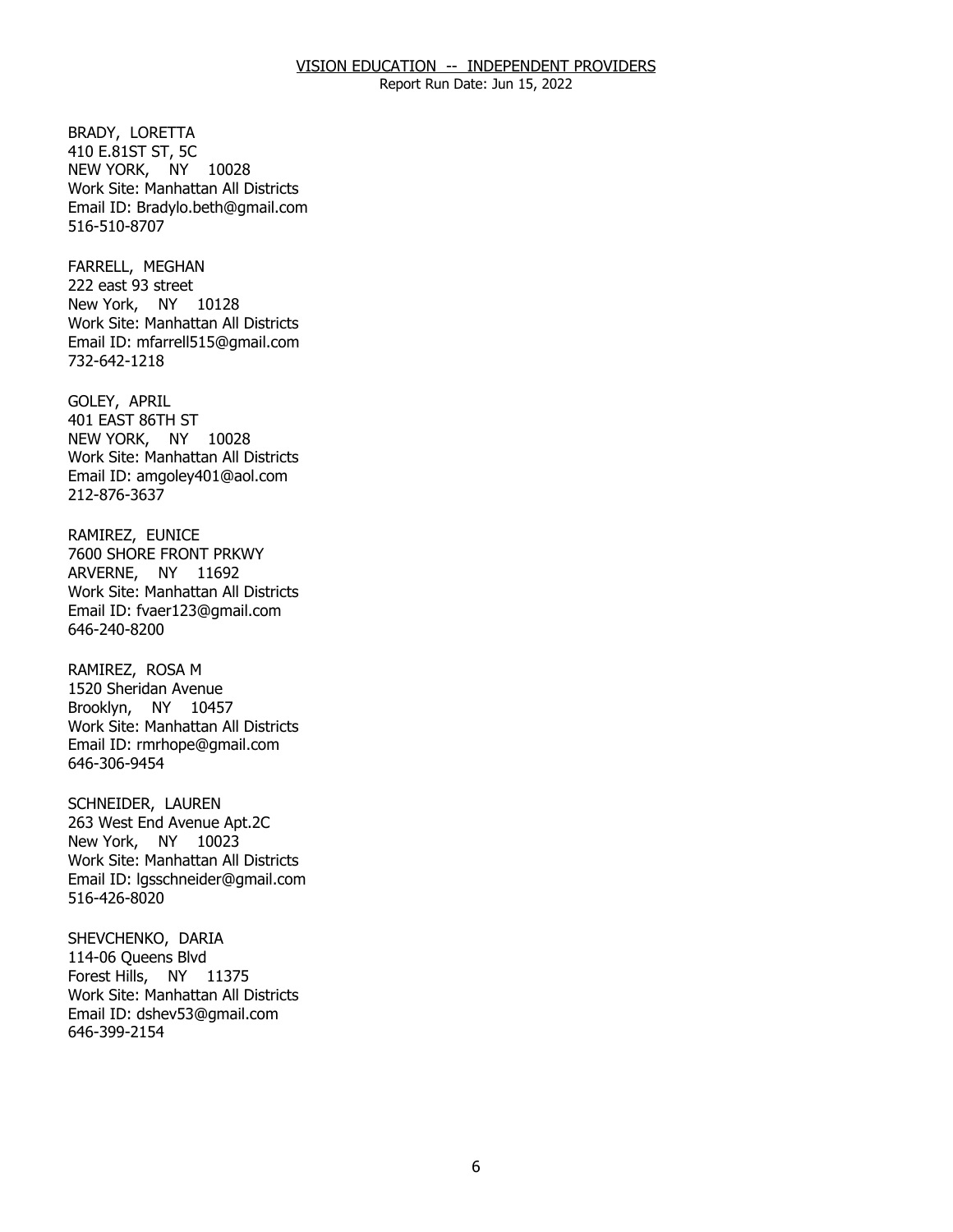Report Run Date: Jun 15, 2022

TAUB, LAURA Armonk, NY 10504 9 Hopkins Lane Work Site: Manhattan All Districts Email ID: [laurataub@gmail.com](mailto:laurataub@gmail.com)  914-219-5626

URENA, YOKASTA Queens, NY 11367 138-40 68th drv. Work Site: Manhattan All Districts Email ID: [yokasta.urena1@gmail.com](mailto:yokasta.urena1@gmail.com)  646-509-0235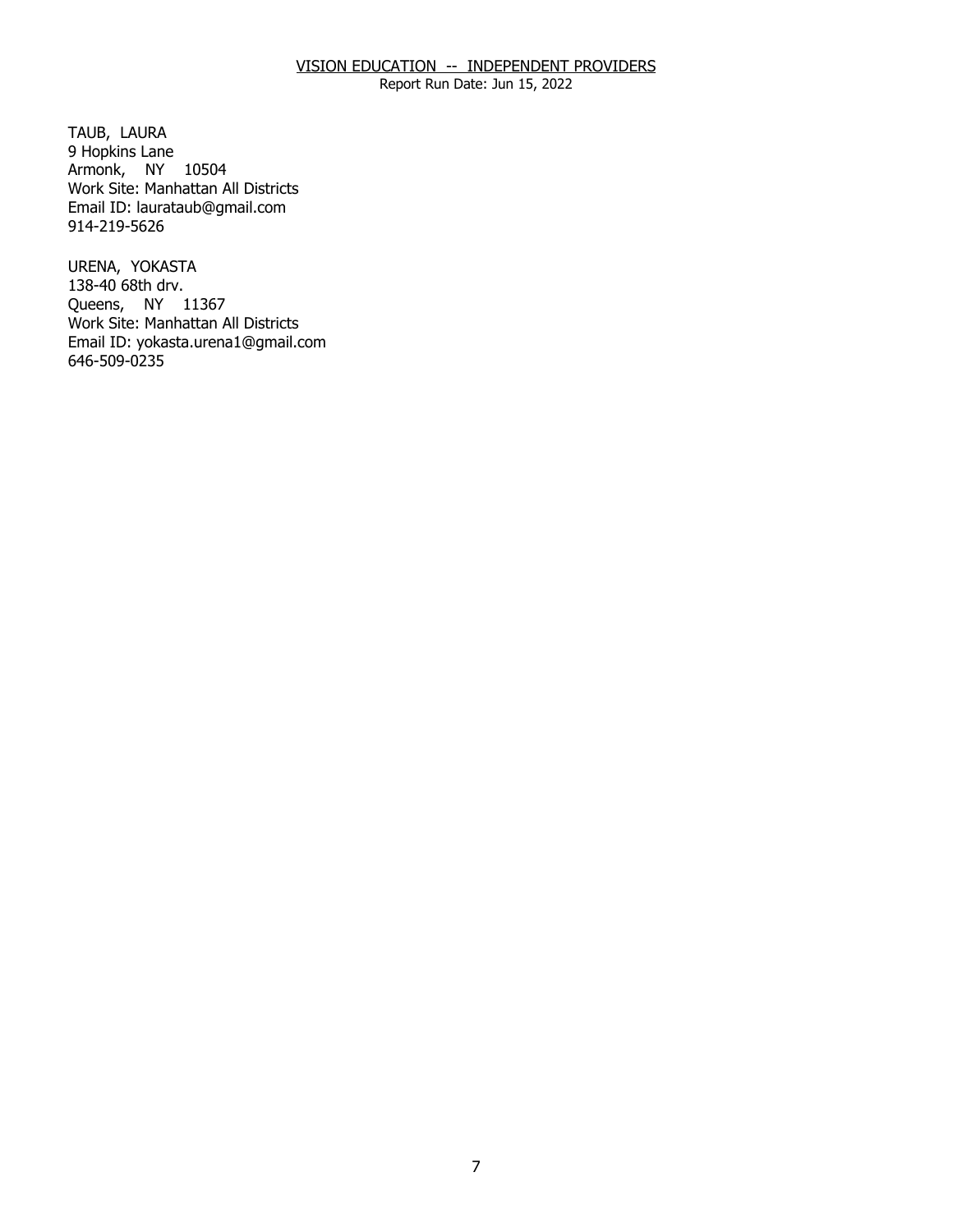Report Run Date: Jun 15, 2022

MAKSON, AMANDA New York, NY 10034 570 W. 204th St. Work Site: Manhattan D3 Email ID: [MsAmandaMakson@gmail.com](mailto:MsAmandaMakson@gmail.com)  631-830-7930

MENNELLA, LISA New york, NY 10128 1641 3 Avenue Work Site: Manhattan D3 Email ID: [lmennella22@yahoo.com](mailto:lmennella22@yahoo.com) 646-477-9337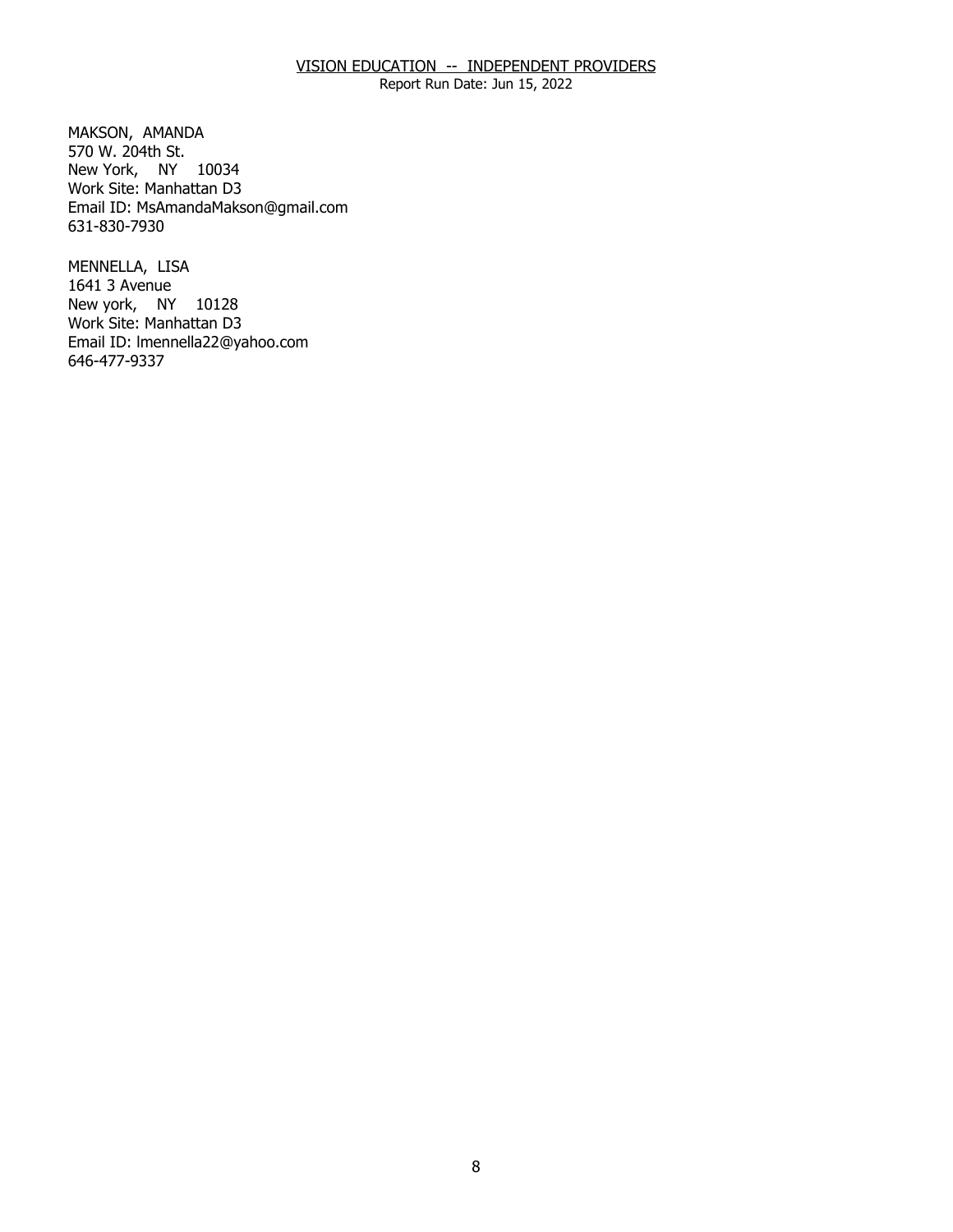Report Run Date: Jun 15, 2022

MAKSON, AMANDA New York, NY 10034 570 W. 204th St. Work Site: Manhattan D6 Email ID: [MsAmandaMakson@gmail.com](mailto:MsAmandaMakson@gmail.com)  631-830-7930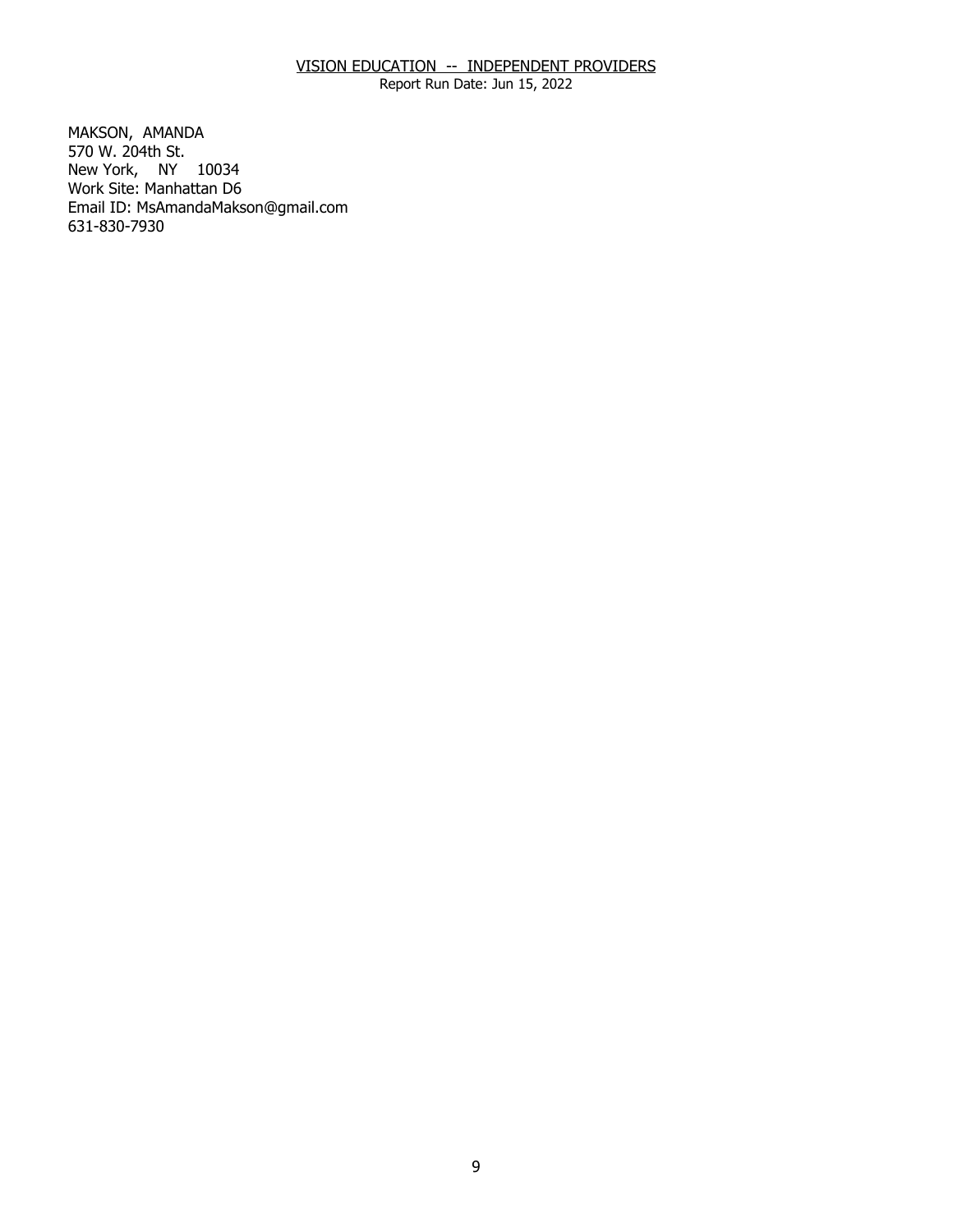Report Run Date: Jun 15, 2022

BRADY, LORETTA NEW YORK, NY 10028 410 E.81ST ST, 5C Work Site: Queens All Districts Email ID: [Bradylo.beth@gmail.com](mailto:Bradylo.beth@gmail.com)  516-510-8707

BURGER, ELISHEVA East Meadow, NY 11554 398 Garden Street Work Site: Queens All Districts Email ID: [eliburger3@gmail.com](mailto:eliburger3@gmail.com)  347-461-5441

COHEN, SHANI Far Rockaway, NY 11691 723 Virginia Street Work Site: Queens All Districts Email ID: [coshani@gmail.com](mailto:coshani@gmail.com) 516-263-4067

GATEWOOD, LILLIE New Hyde Park, NY 11040 312 Ingraham Lane Work Site: Queens All Districts Email ID: [Lgatewood@schools.nyc.gov](mailto:Lgatewood@schools.nyc.gov)  631-683-4790

GAUTREAU, GUERRELYNE<br>85-89 188th Street Hollis, NY 11423 Work Site: Queens All Districts Email ID: [ggautre@gmail.com](mailto:ggautre@gmail.com) 516-993-2781

GOLEY, APRIL NEW YORK, NY 10028 401 EAST 86TH ST Work Site: Queens All Districts Email ID: [amgoley401@aol.com](mailto:amgoley401@aol.com)  212-876-3637

MUHR, JACQUES WEST HEMPSTEAD, NY 11552 578 MOHAWK RD WEST Work Site: Queens All Districts Email ID: [rczx3456@yahoo.com](mailto:rczx3456@yahoo.com)  516-837-8495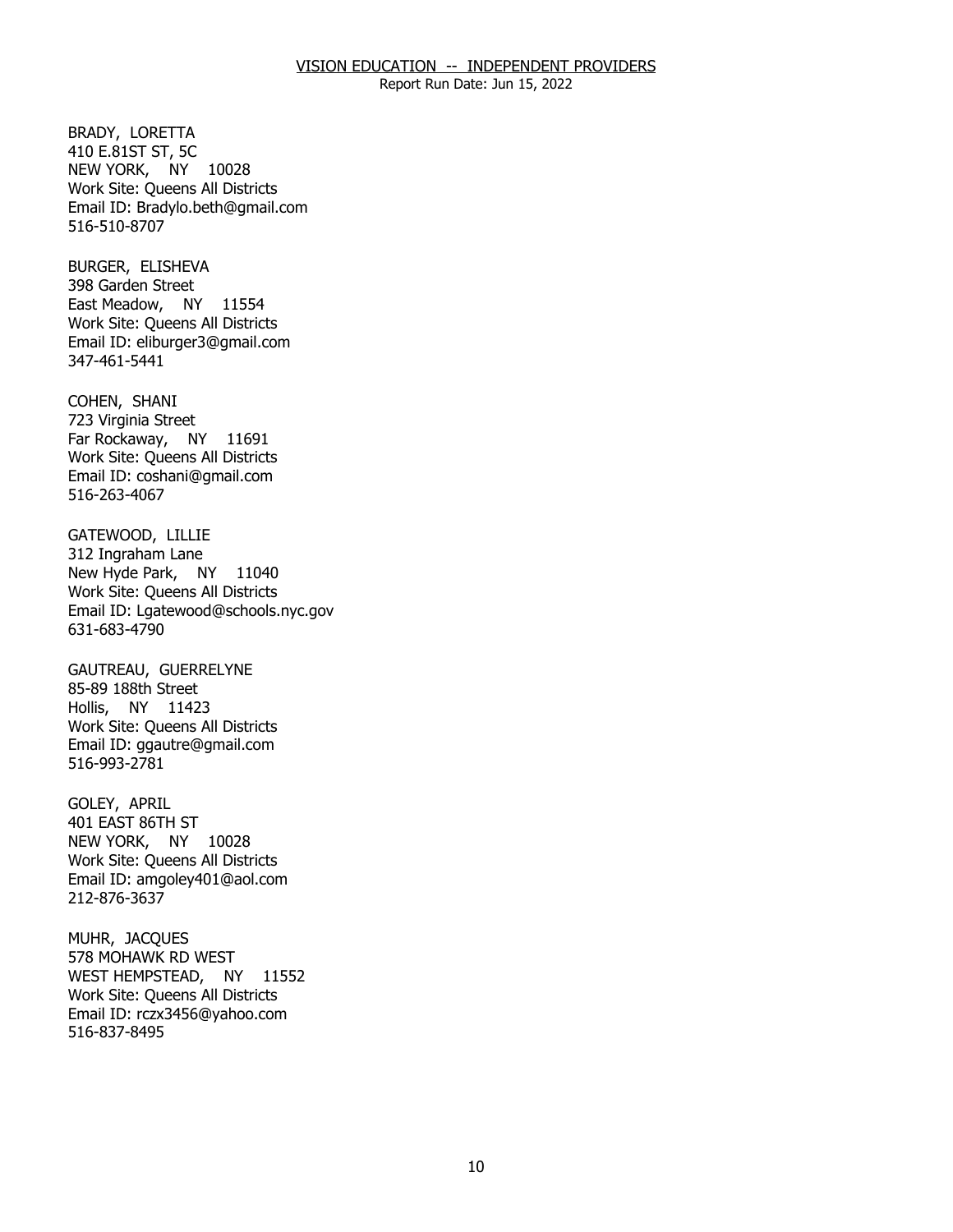Report Run Date: Jun 15, 2022

PURVIN, ALLEN West Hempstead, NY 11552 475 Bell Street Work Site: Queens All Districts Email ID: [allendanielp@gmail.com](mailto:allendanielp@gmail.com)  718-591-6183

RAMIREZ, EUNICE ARVERNE, NY 11692 7600 SHORE FRONT PRKWY Work Site: Queens All Districts Email ID: [fvaer123@gmail.com](mailto:fvaer123@gmail.com)  646-240-8200

SACKS, GERALD FAR ROCKAWAY, NY 11691 1006 DICKENS ST Work Site: Queens All Districts Email ID: [gerald.e.sacks@gmail.com](mailto:gerald.e.sacks@gmail.com)  718-327-7219

SIMES, ASNA<br>7540 150 St Flushing, NY 11367 Work Site: Queens All Districts Email ID: [asnaottawa@gmail.com](mailto:asnaottawa@gmail.com)  347-807-4656

TRAGESER, WILLIAM MERRICK, NY 11566 27 MONTAUK AVE Work Site: Queens All Districts Email ID: [wtrages@schools.nyc.gov](mailto:wtrages@schools.nyc.gov) 516-378-5663

URENA, YOKASTA Queens, NY 11367 138-40 68th drv. Work Site: Queens All Districts Email ID: [yokasta.urena1@gmail.com](mailto:yokasta.urena1@gmail.com)  646-509-0235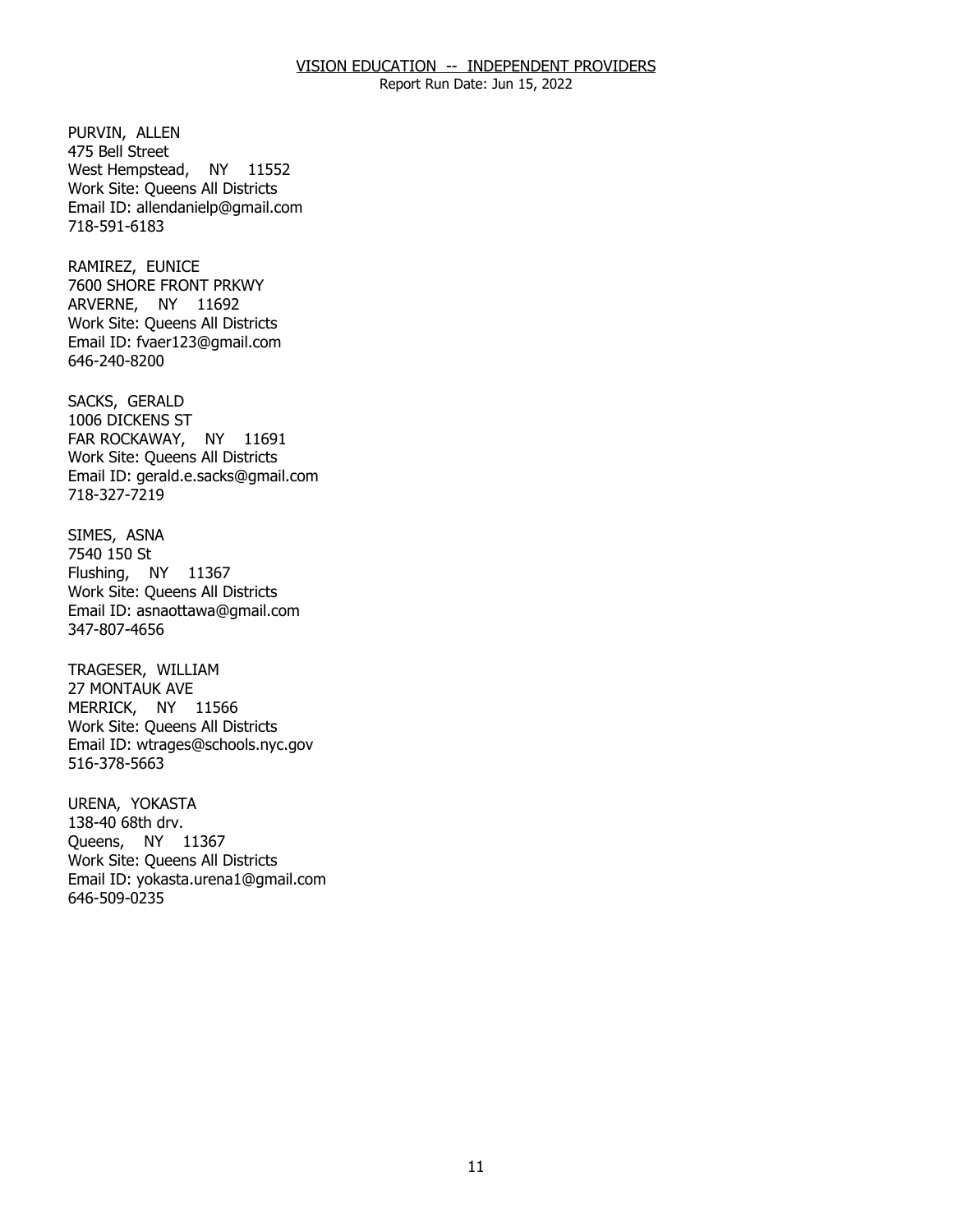Report Run Date: Jun 15, 2022

BAMBARA, FRAN HOLMDEL, NJ 07733 100 CARLSBAD COURT Work Site: Staten Island All Districts Email ID: [tira3@aol.com](mailto:tira3@aol.com) 732-615-0455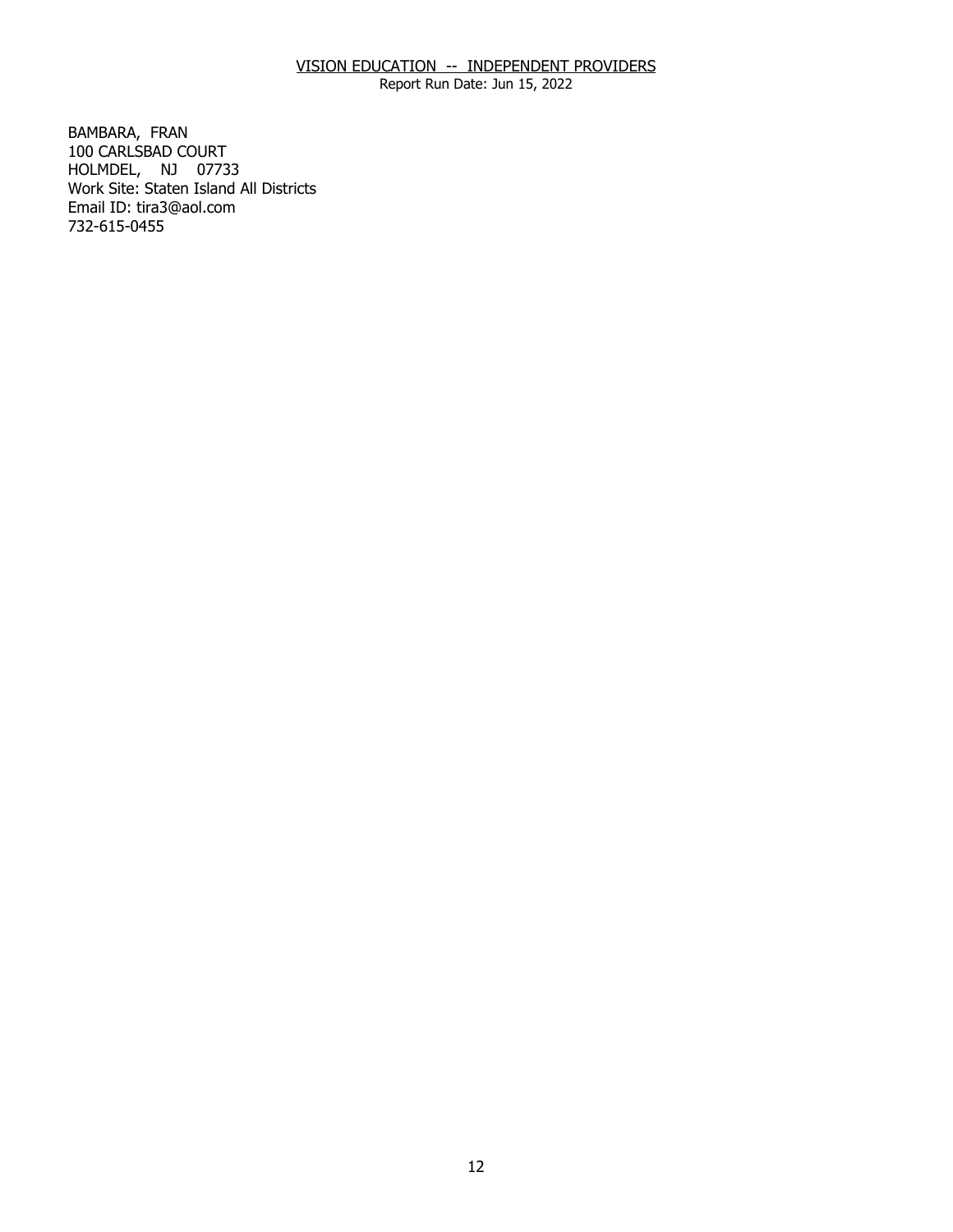Report Run Date: Jun 15, 2022

**TURNER SERVICES** 82 PLEASANT RD TURNER SERVICES<br>82 PLEASANT RD<br>LAKE PEEKSKILL, NY 10537 Agency Email: [telatutors@yahoo.com](mailto:telatutors@yahoo.com) 8456677479 Work Site: Bronx VI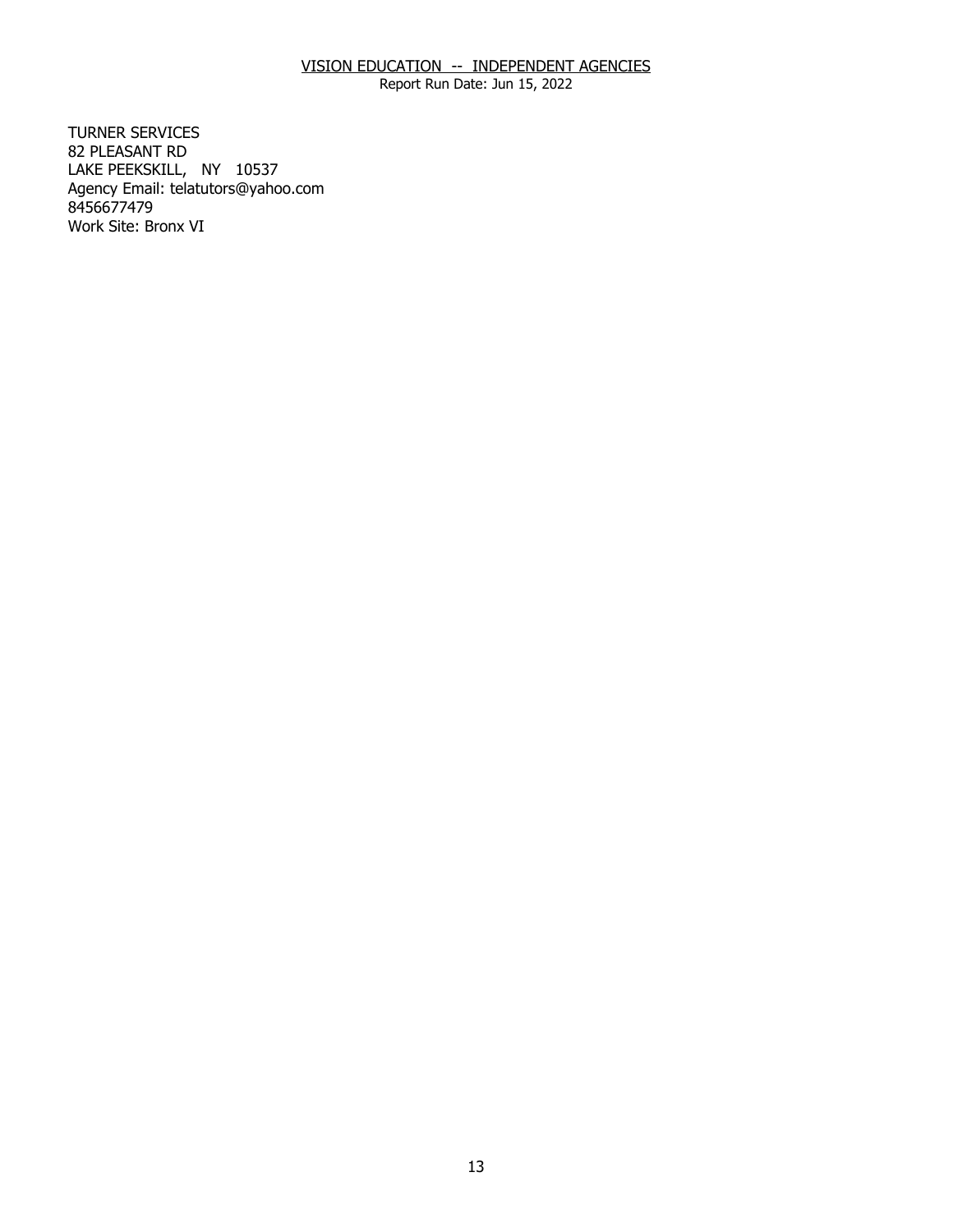Report Run Date: Jun 15, 2022

**TURNER SERVICES** 82 PLEASANT RD TURNER SERVICES<br>82 PLEASANT RD<br>LAKE PEEKSKILL, NY 10537 Agency Email: [telatutors@yahoo.com](mailto:telatutors@yahoo.com) 8456677479 Work Site: Brooklyn VI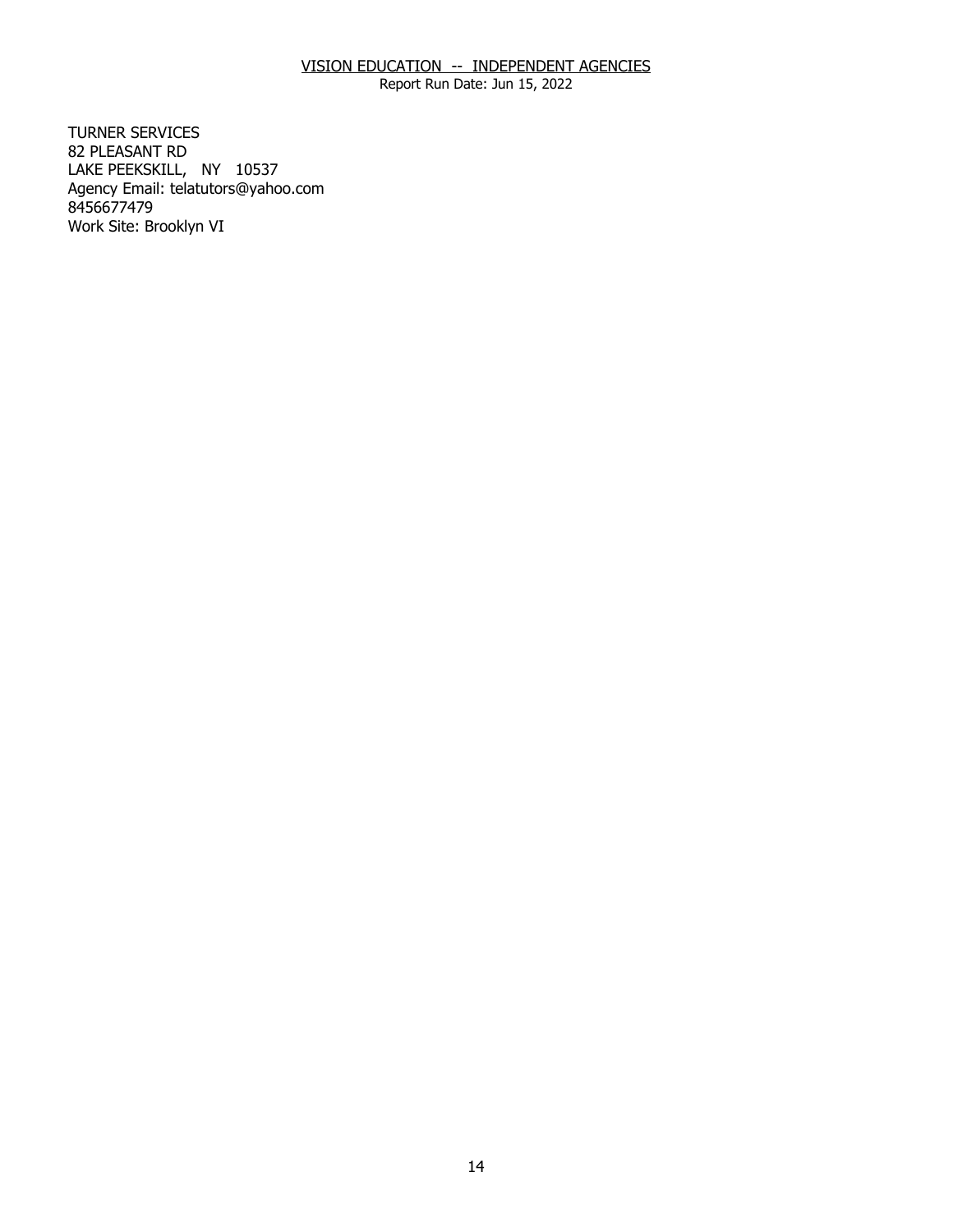Report Run Date: Jun 15, 2022

THE SARAH JANE BRAIN FOUNDATION<br>651 WEST 169TH STREET<br>NEW YORK, NY 10032 651 WEST 169TH STREET NEW YORK, NY 10032 Agency Email: [Courtney.ihopenyc@gmail.com](mailto:Courtney.ihopenyc@gmail.com)  212 576-1180 Work Site: Manhattan VI

**TURNER SERVICES** 82 PLEASANT RD TURNER SERVICES<br>82 PLEASANT RD<br>LAKE PEEKSKILL, NY 10537 Agency Email: [telatutors@yahoo.com](mailto:telatutors@yahoo.com) 8456677479 Work Site: Manhattan VI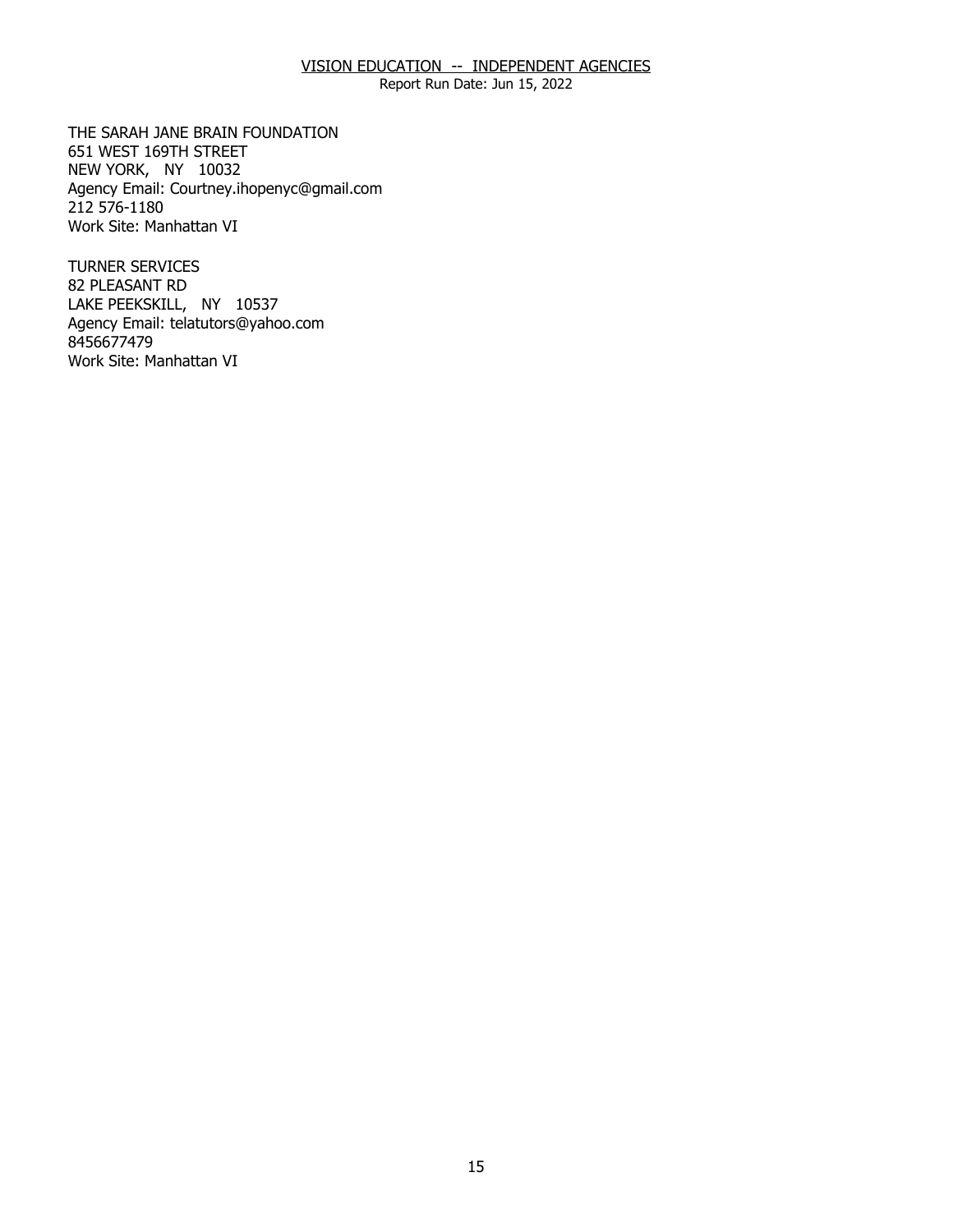Report Run Date: Jun 15, 2022

NEW YORK THERAPY PLACEMENT SERVI 500 BI-COUNTY, SUITE 450 NEW YORK THERAPY PLACEMENT SERVI<br>500 BI-COUNTY, SUITE 450<br>FARMINGDALE, NY 11735 Agency Email: [katherine.mollberg@nytps.com](mailto:katherine.mollberg@nytps.com) 718 264-1640 Work Site: Queens VI

**TURNER SERVICES** 82 PLEASANT RD TURNER SERVICES<br>82 PLEASANT RD<br>LAKE PEEKSKILL, NY 10537 Agency Email: [telatutors@yahoo.com](mailto:telatutors@yahoo.com) 8456677479 Work Site: Queens VI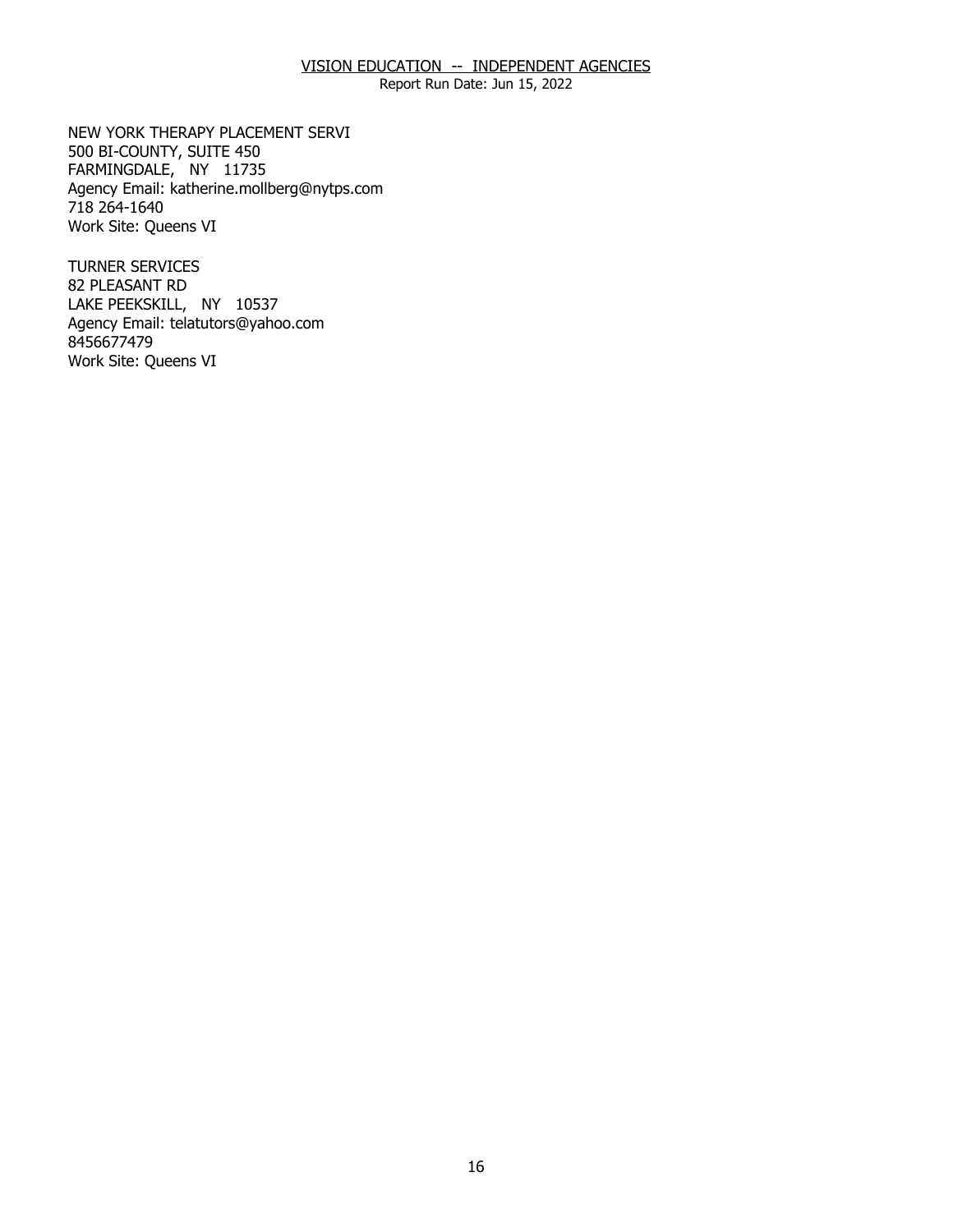Report Run Date: Jun 15, 2022

**TURNER SERVICES** 82 PLEASANT RD TURNER SERVICES<br>82 PLEASANT RD<br>LAKE PEEKSKILL, NY 10537 Agency Email: [telatutors@yahoo.com](mailto:telatutors@yahoo.com) 8456677479 Work Site: Staten Island VI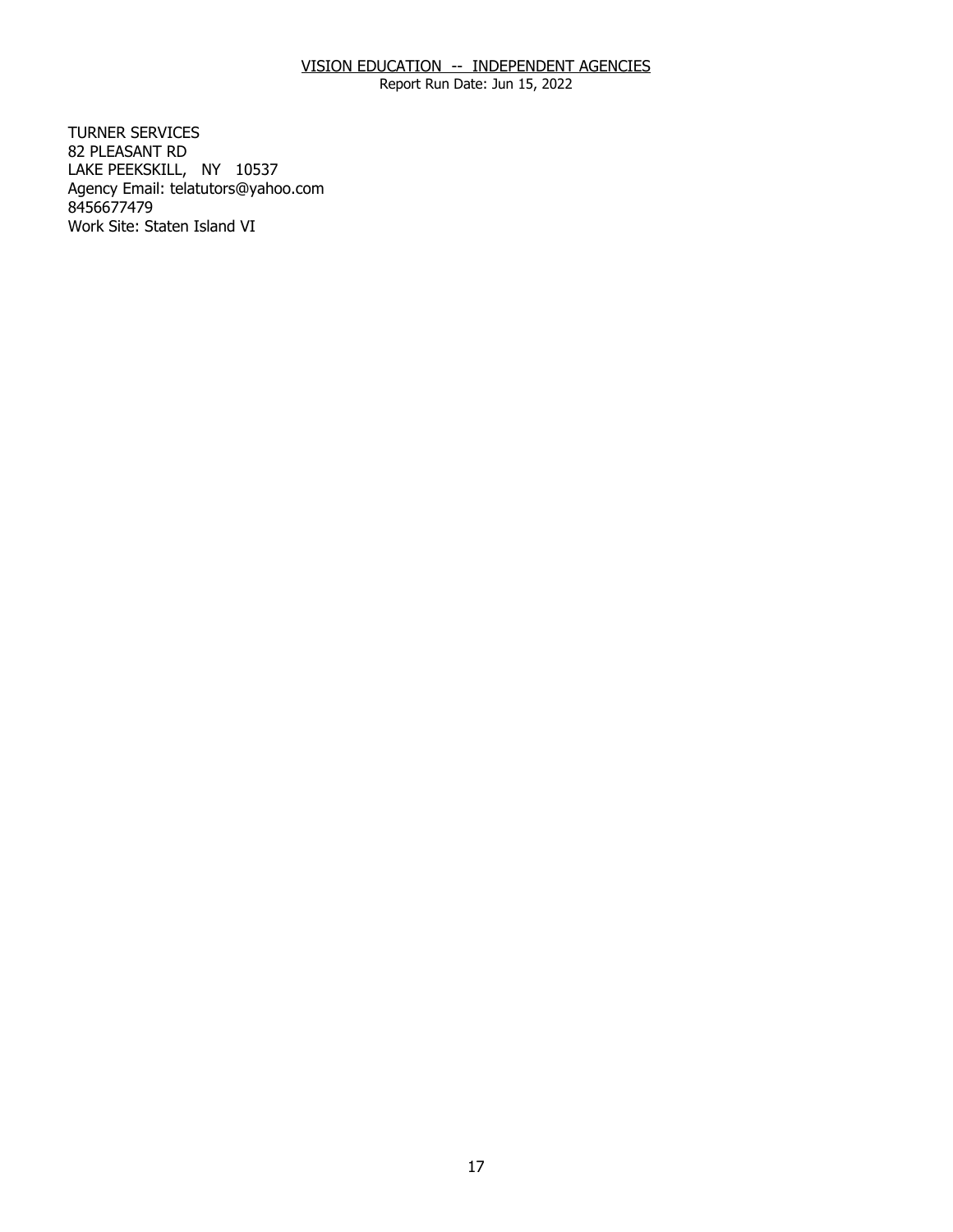Report Run Date: Jun 15, 2022

## DOE PROVIDER LIMITATIONS:

DOE employees approved as independent providers may provide services as follows.

- School- age students attending non-public schools located in any district.
- School-age students attending public schools located in a different district than any in which the employee works.
- School-age District 75 students located in District 31, if the employee works in District 31.
- School-age District 31 students who are part of District 75, if the employee works at a District 75 school located in District 31.
- Vision and Hearing Only School-age and preschool students attending any school within the 5 boroughs.
- Services cannot be provided on DOE property.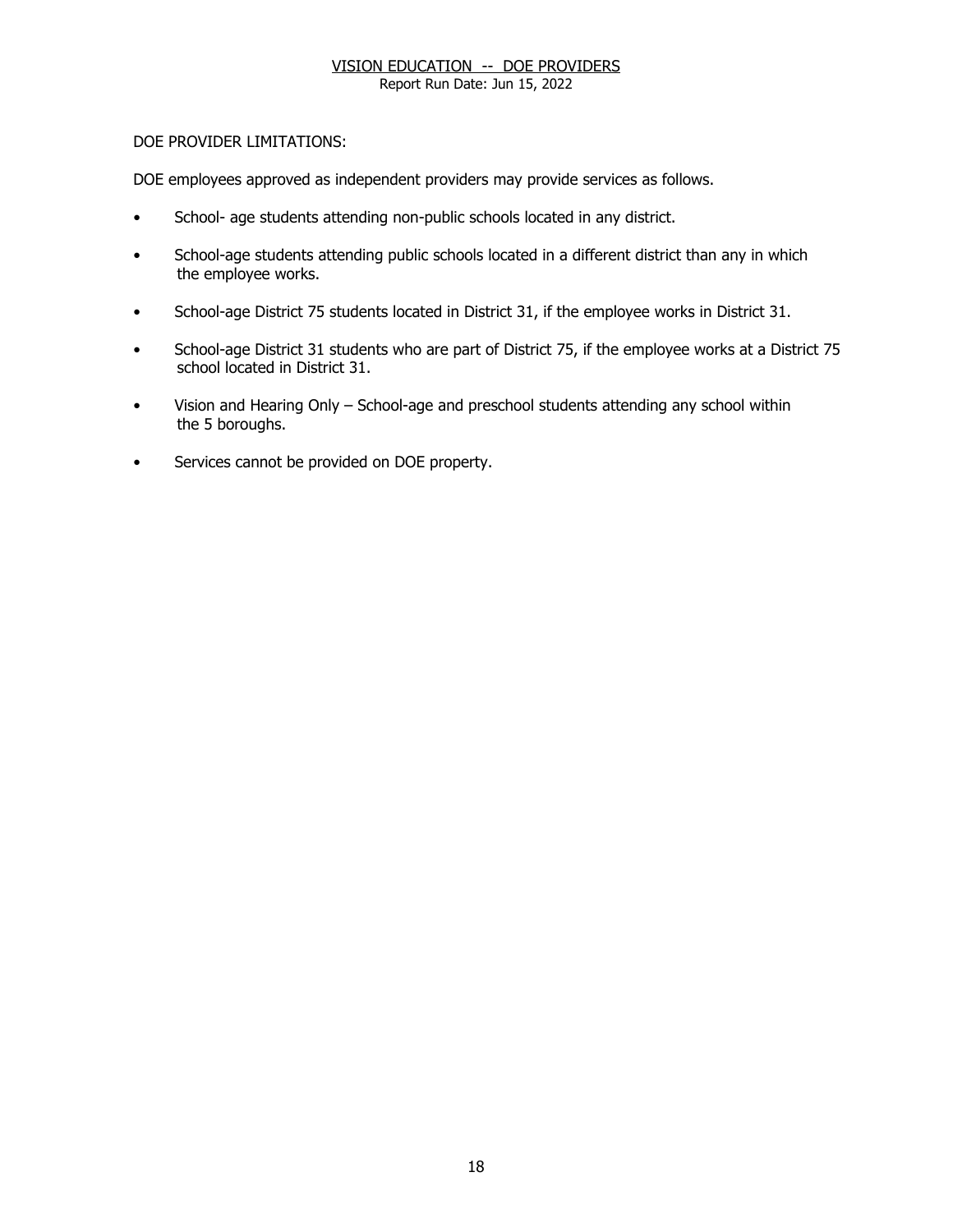Report Run Date: Jun 15, 2022

 FLUSHING, NY 11367 BARNES, JASON ( DOE ) 14907 61ST ROAD Work Site: Bronx All Districts Email ID: [JBARNES314@YAHOO.COM](mailto:JBARNES314@YAHOO.COM)  347-732-4906

 Mount Kisco, NY 10502 DOWNEY, KAREN ( DOE ) 50 Mountain Ave Work Site: Bronx All Districts Email ID: [ola725@aol.com](mailto:ola725@aol.com)  917-825-7603

 GARDEN CITY, NY 11530 FITZGERALD, LORELYN ( DOE ) 18 SAINT JAMES STREET Work Site: Bronx All Districts Email ID: [LORELYNFITZGERALD@GMAIL.COM](mailto:LORELYNFITZGERALD@GMAIL.COM)  516-578-1354

 PLAINVIEW, NY 11803 HARTMANN, AMANDA ( DOE ) 82 PASADENA DRIVE Work Site: Bronx All Districts Email ID: [HART916@OPTONLINE.NET](mailto:HART916@OPTONLINE.NET)  516-643-0986

 STONY BROOK, NY 11790 HOBBES, JEANNINE ( DOE ) 11 BLACKWELL LANE Work Site: Bronx All Districts Email ID: [JHobbes@schools.nyc.gov](mailto:JHobbes@schools.nyc.gov)  917-817-5255

 ASTORIA, NY 11105 KRAUSS, JENNIFER ( DOE ) 23-58 STEINWAY STREET Work Site: Bronx All Districts Email ID: [JLKRAUSS75@GMAIL.COM](mailto:JLKRAUSS75@GMAIL.COM)  631-905-7243

 SCARSDALE, NY 10583 MONUS, VIOLA ( DOE ) 66 LYONS ROAD Work Site: Bronx All Districts Email ID: [vmonus@schools.nyc.gov](mailto:vmonus@schools.nyc.gov)  914-722-6522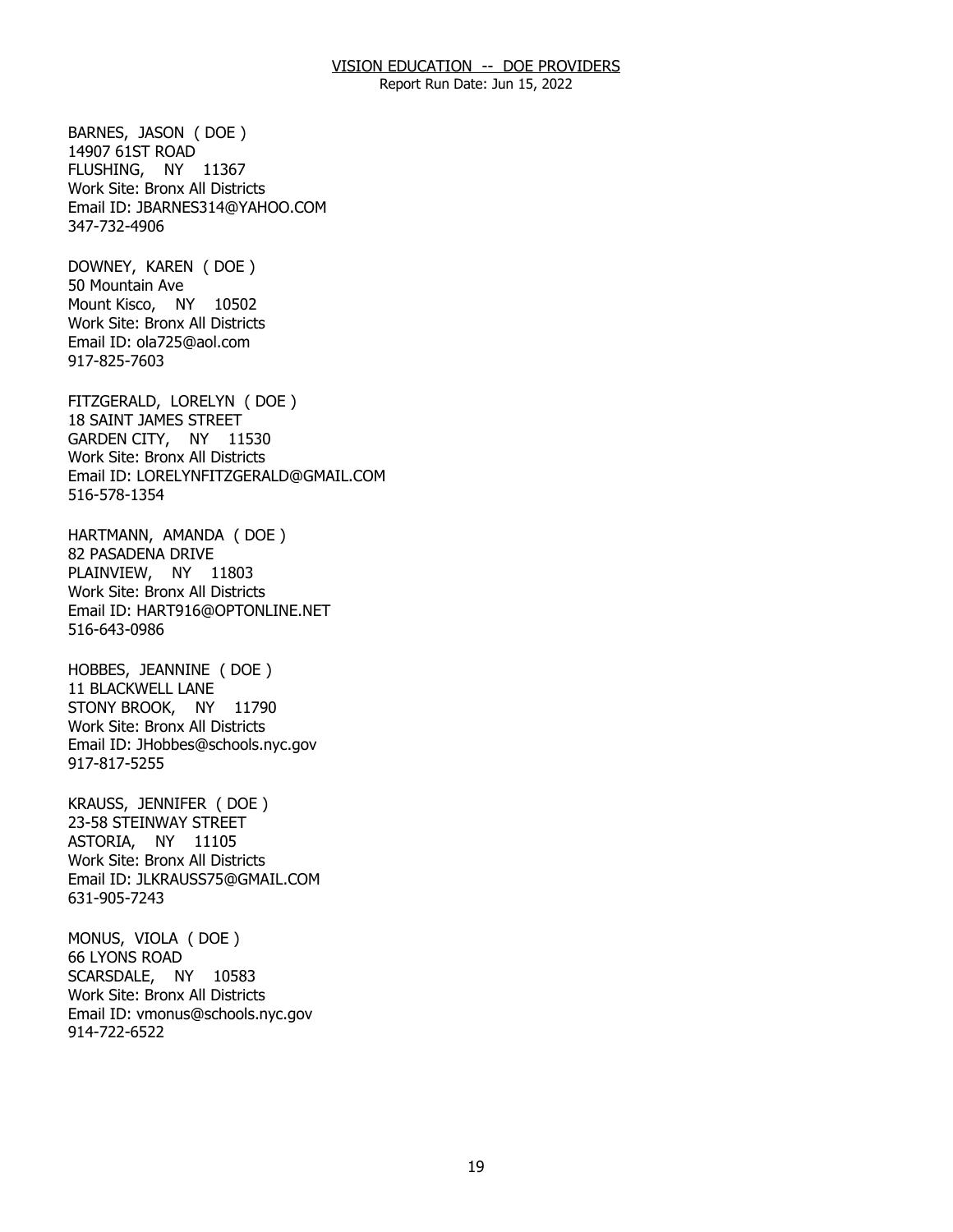Report Run Date: Jun 15, 2022

 BRONX, NY 10467 ZAPATA, IDALIS ( DOE ) 3555 OLINVILLE AVENUE Work Site: Bronx All Districts Email ID: [IDAZ348@HOTMAIL.COM](mailto:IDAZ348@HOTMAIL.COM) 917-362-7828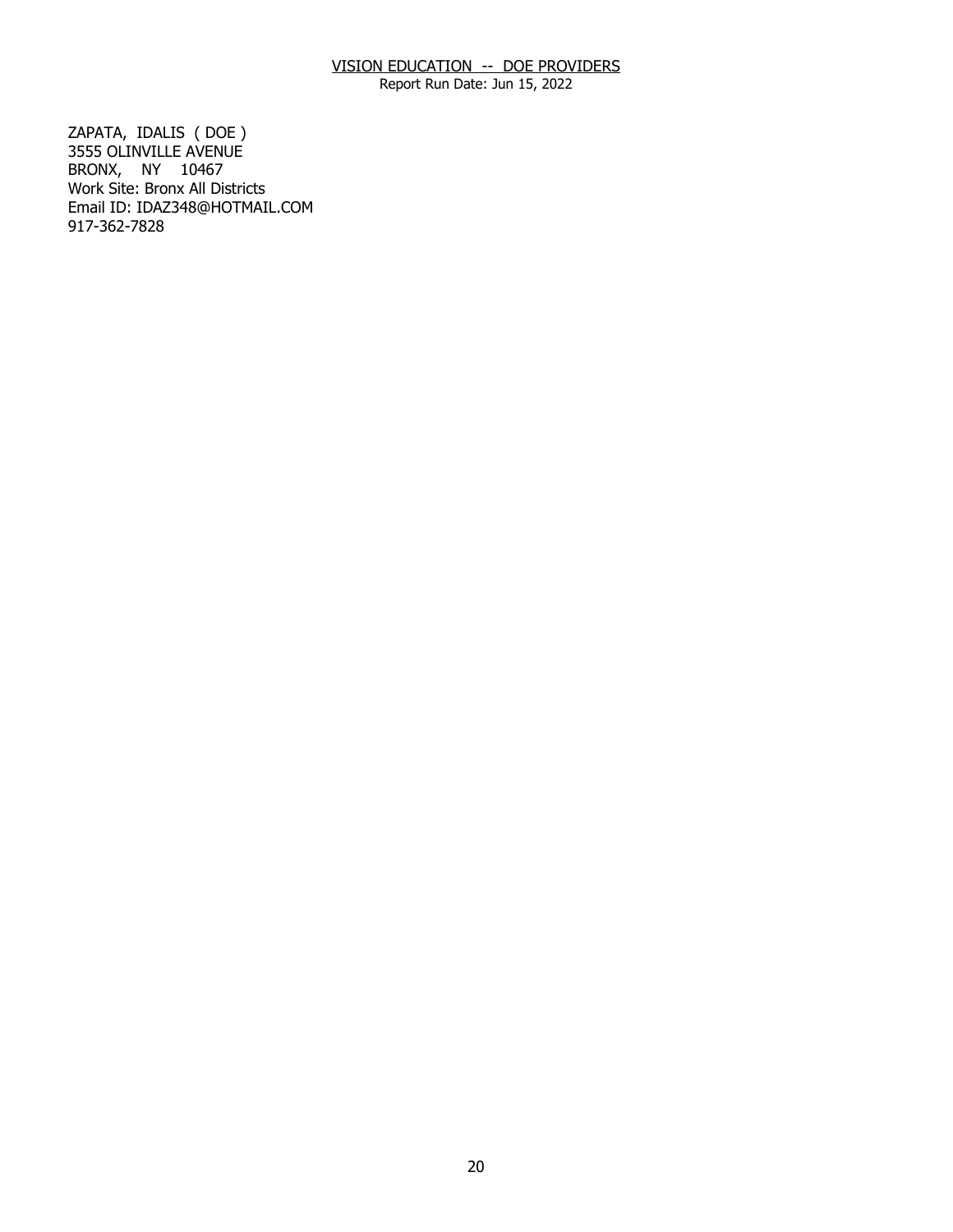Report Run Date: Jun 15, 2022

 FLUSHING, NY 11367 BARNES, JASON ( DOE ) 14907 61ST ROAD Work Site: Brooklyn All Districts Email ID: [JBARNES314@YAHOO.COM](mailto:JBARNES314@YAHOO.COM)  347-732-4906

 Brooklyn, NY 11234 FIGUEROA, STEPHANIE ( DOE ) 1478 East 57th STreet Work Site: Brooklyn All Districts Email ID: [stephyf819@hotmail.com](mailto:stephyf819@hotmail.com)  347-423-8903

 BROOKLYN, NY 11214 GILL, MICHAEL ( DOE ) 2501 CROPSEY AVE., FL1 Work Site: Brooklyn All Districts Email ID: [mgill6@schools.nyc.gov](mailto:mgill6@schools.nyc.gov)  347-882-7458

 BROOKLYN, NY 11233 GORDON, BRIE ( DOE ) 595 DECATUR STREET Work Site: Brooklyn All Districts Email ID: [BRIEMGORDON@GMAIL.COM](mailto:BRIEMGORDON@GMAIL.COM)  917-647-7830

 BROOKLYN, NY 11209 HALL, NAIMA ( DOE ) 7901 4TH AVENUE Work Site: Brooklyn All Districts Email ID: [naimahall@yahoo.com](mailto:naimahall@yahoo.com) 347-410-1858

 BROOKLYN, NY 11221 JONES, TEISHA ( DOE ) 670 PUTNAM AVE Work Site: Brooklyn All Districts Email ID: [NYCAPS-ARCDOE@FISA.NYC.GOV](mailto:NYCAPS-ARCDOE@FISA.NYC.GOV)  773-641-8373

 BROOKLYN, NY 11222 KEHOE, TIMOTHY ( DOE ) 308 ECKFORD STREET Work Site: Brooklyn All Districts Email ID: [TIMKEHOE72@GMAIL.COM](mailto:TIMKEHOE72@GMAIL.COM) 732-804-9267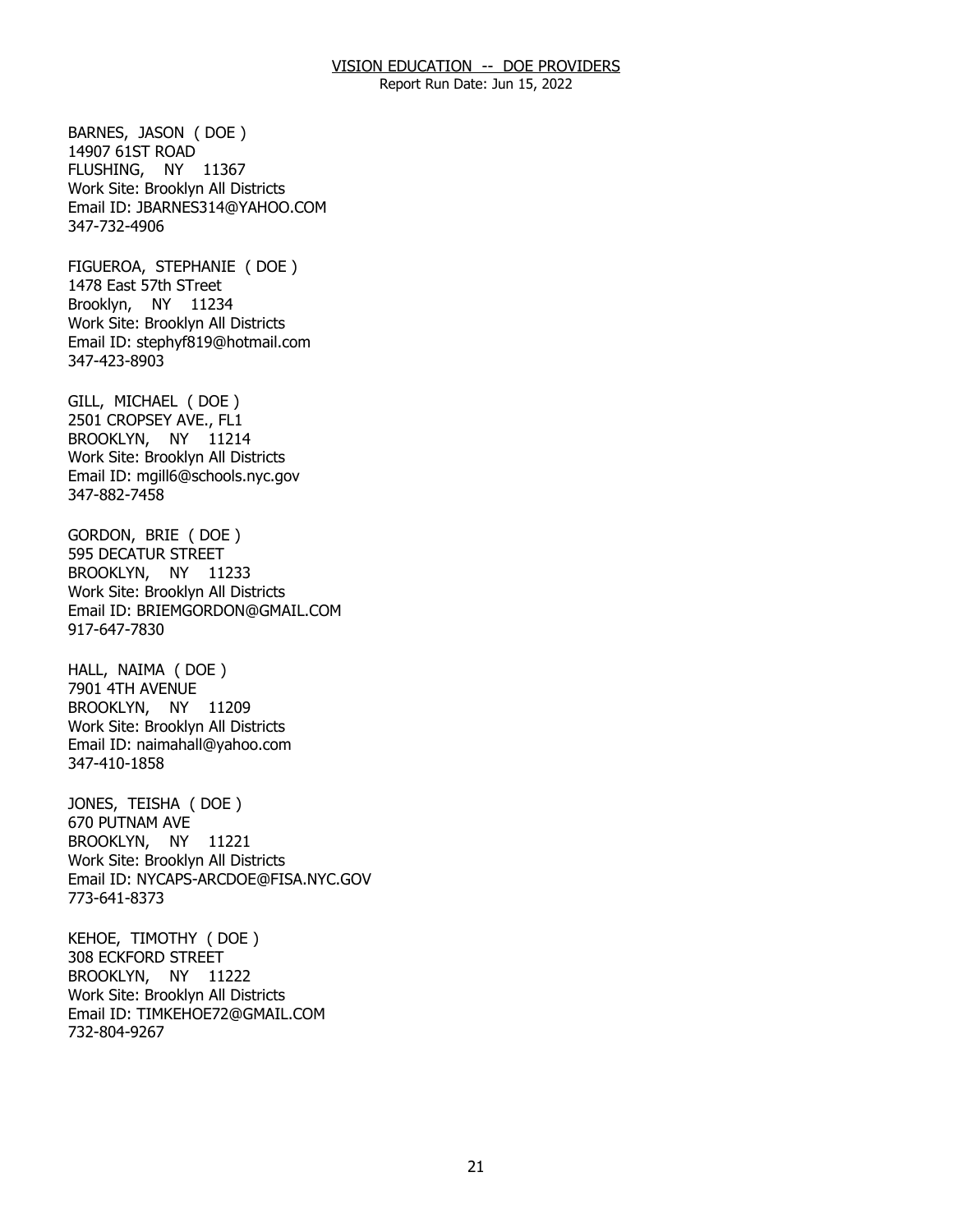Report Run Date: Jun 15, 2022

 BROOKLYN, NY 11209 MALONEY, SHANNON ( DOE ) 8942 COLONIAL ROAD Work Site: Brooklyn All Districts Email ID: [SHM32388@AOL.COM](mailto:SHM32388@AOL.COM) 917-913-7121

 OAKLAND GARDENS, NY 11364 MANN MILLS, SYTIEYA ( DOE ) 50-22 206TH ST. Work Site: Brooklyn All Districts Email ID: [sytieya@aol.com](mailto:sytieya@aol.com)  917-202-6895

 BROOKLYN, NY 11218 ORCUTT, LINDSAY ( DOE ) 800 Cortelyou Road Work Site: Brooklyn All Districts Email ID: [l.orcutt@gmail.com](mailto:l.orcutt@gmail.com) 917-334-0416

 BROOKLYN, NY 11228 PEDULLA, VINCENT ( DOE ) 1364 82ND STREET Work Site: Brooklyn All Districts Email ID: [VINNYPEDULLA@GMAIL.COM](mailto:VINNYPEDULLA@GMAIL.COM) 718-630-5676

 Staten Island, NY 10305 SHAHADAT, IBRAHEEM ( DOE ) 459 Dongan hills ave Work Site: Brooklyn All Districts Email ID: [ishahadat5@schools.nyc.gov](mailto:ishahadat5@schools.nyc.gov) 347-429-1144

 BROOKLYN, NY 11220 WADE, JULIET ( DOE ) 322 SENATOR STREET Work Site: Brooklyn All Districts Email ID: [PATCH2822@GMAIL.COM](mailto:PATCH2822@GMAIL.COM)  917-836-6750

 BKLYN, NY 11210 WAGSCHAL, SHARI ( DOE ) 1170 E 29 ST Work Site: Brooklyn All Districts Email ID: [swagsch@schools.nyc.gov](mailto:swagsch@schools.nyc.gov)  718-338-7652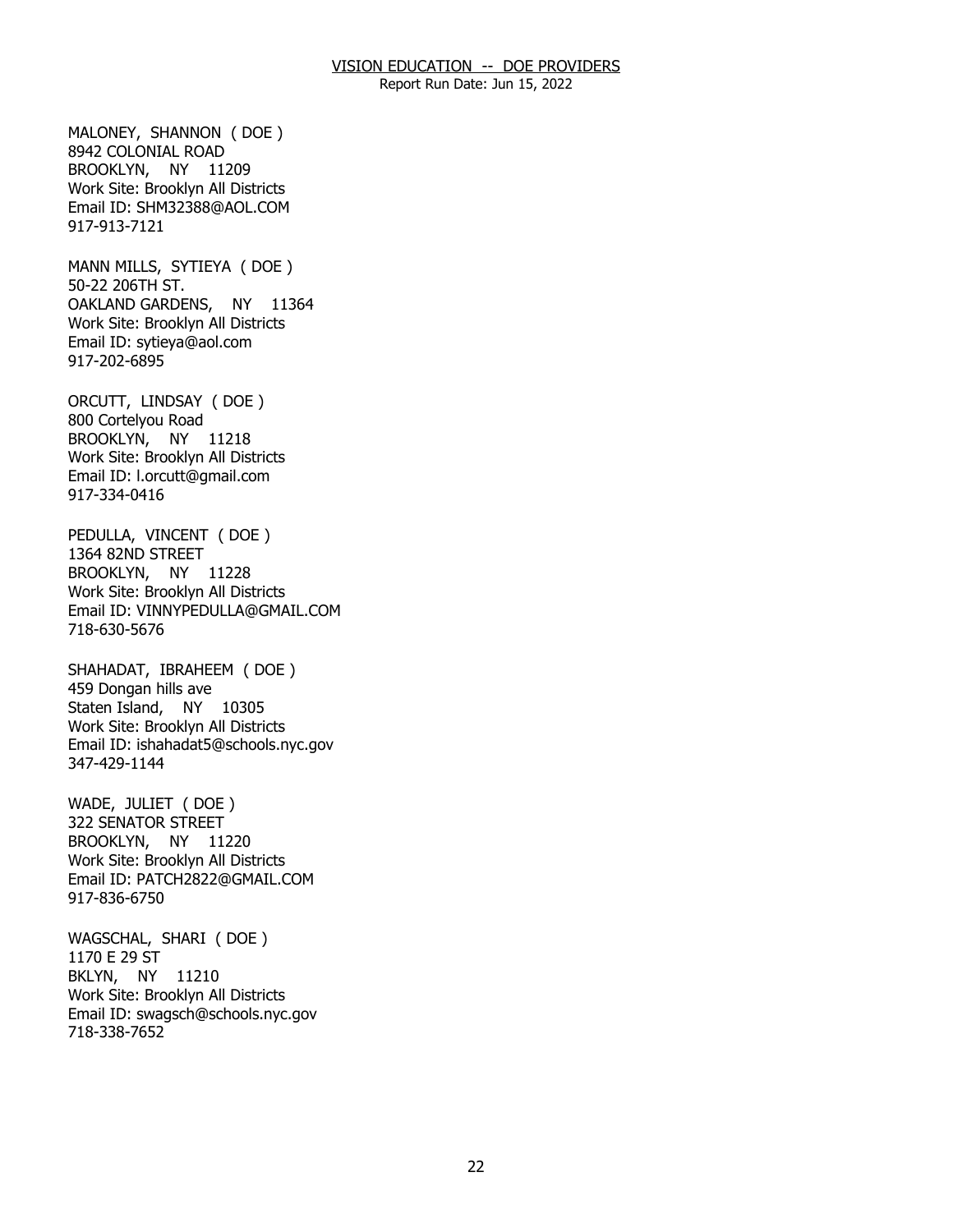Report Run Date: Jun 15, 2022

 NEW YORK, NY 10018 YATES, CHRISTIAN (DOE) 400 WEST 37TH STREET Work Site: Brooklyn All Districts Email ID: [CHRISTIAN\\_YATES@HOTMAIL.COM](mailto:CHRISTIAN_YATES@HOTMAIL.COM)  808-282-5993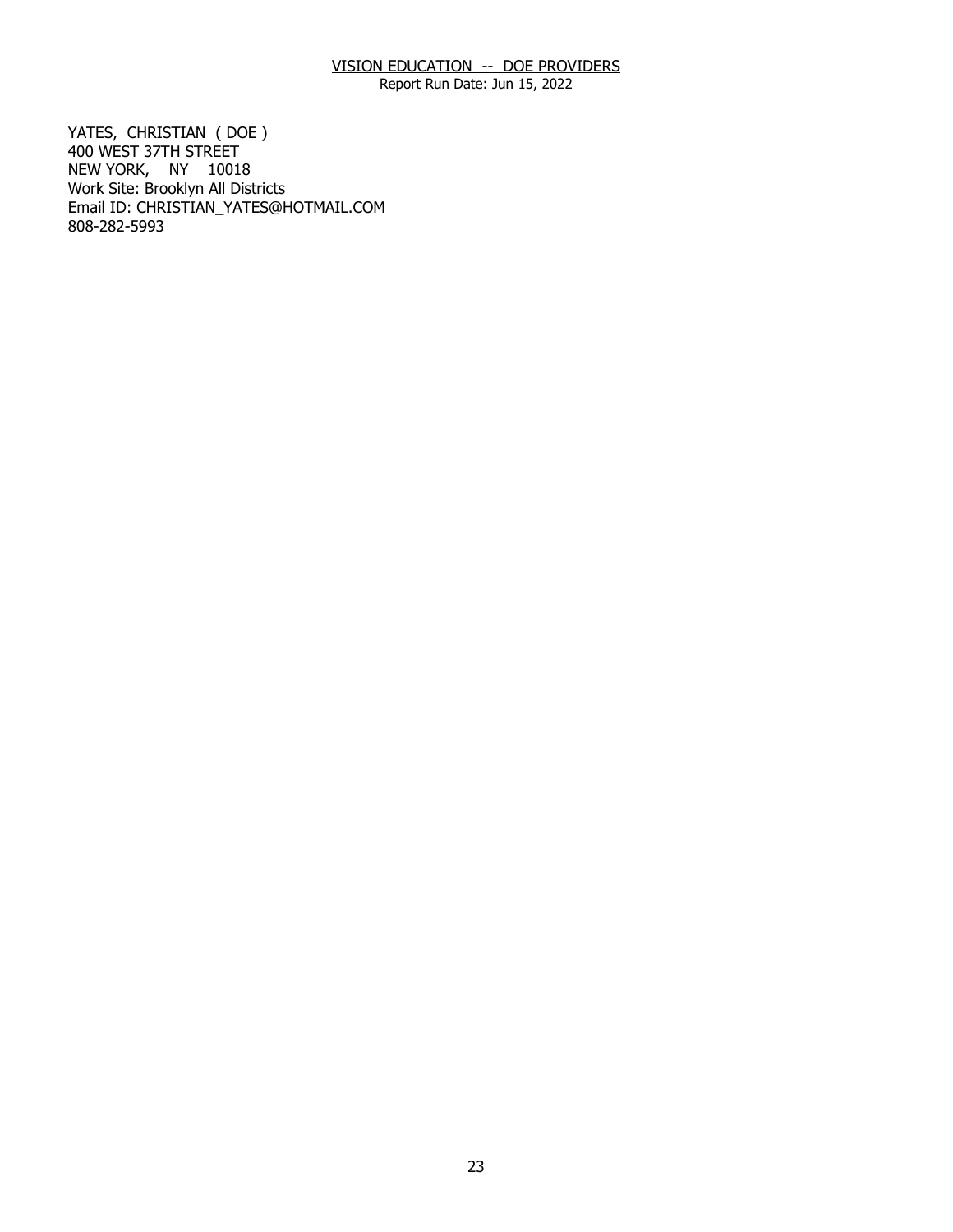Report Run Date: Jun 15, 2022

 BRONX, NY 10454 AVILES, DEBORAH ( DOE ) 355 EAST143RD STREET Work Site: Manhattan All Districts Email ID: [DEBORAHAVILES@GMAIL.COM](mailto:DEBORAHAVILES@GMAIL.COM) 347-744-1198

 BRIARWOOD, NY 11435 BADEAU, BILLY ( DOE ) 8234 138TH STREET Work Site: Manhattan All Districts Email ID: [BBADEAU.TVI@GMAIL.COM](mailto:BBADEAU.TVI@GMAIL.COM) 850-694-1809

 FLUSHING, NY 11367 BARNES, JASON ( DOE ) 14907 61ST ROAD Work Site: Manhattan All Districts Email ID: [JBARNES314@YAHOO.COM](mailto:JBARNES314@YAHOO.COM)  347-732-4906

 Mount Kisco, NY 10502 DOWNEY, KAREN ( DOE ) 50 Mountain Ave Work Site: Manhattan All Districts Email ID: [ola725@aol.com](mailto:ola725@aol.com)  917-825-7603

 NEW YORK, NY 10044 FALLON DEMEO, PAMELA ( DOE ) 555 MAIN STREET Work Site: Manhattan All Districts Email ID: [PHEALTH1ST@GMAIL.COM](mailto:PHEALTH1ST@GMAIL.COM) 631-760-5447

 WALDEN, NY 12586 FEENAGHTY, CAROLYN ( DOE ) 8 WOODLAND DRIVE Work Site: Manhattan All Districts Email ID: [cfeenaghty@gmail.com](mailto:cfeenaghty@gmail.com)  617-359-8707

 NEW YORK, NY 10128 FISKE, AMY ( DOE ) 1751 2ND AVENUE, Work Site: Manhattan All Districts Email ID: [AMAG128@AOL.COM](mailto:AMAG128@AOL.COM)  347-743-2730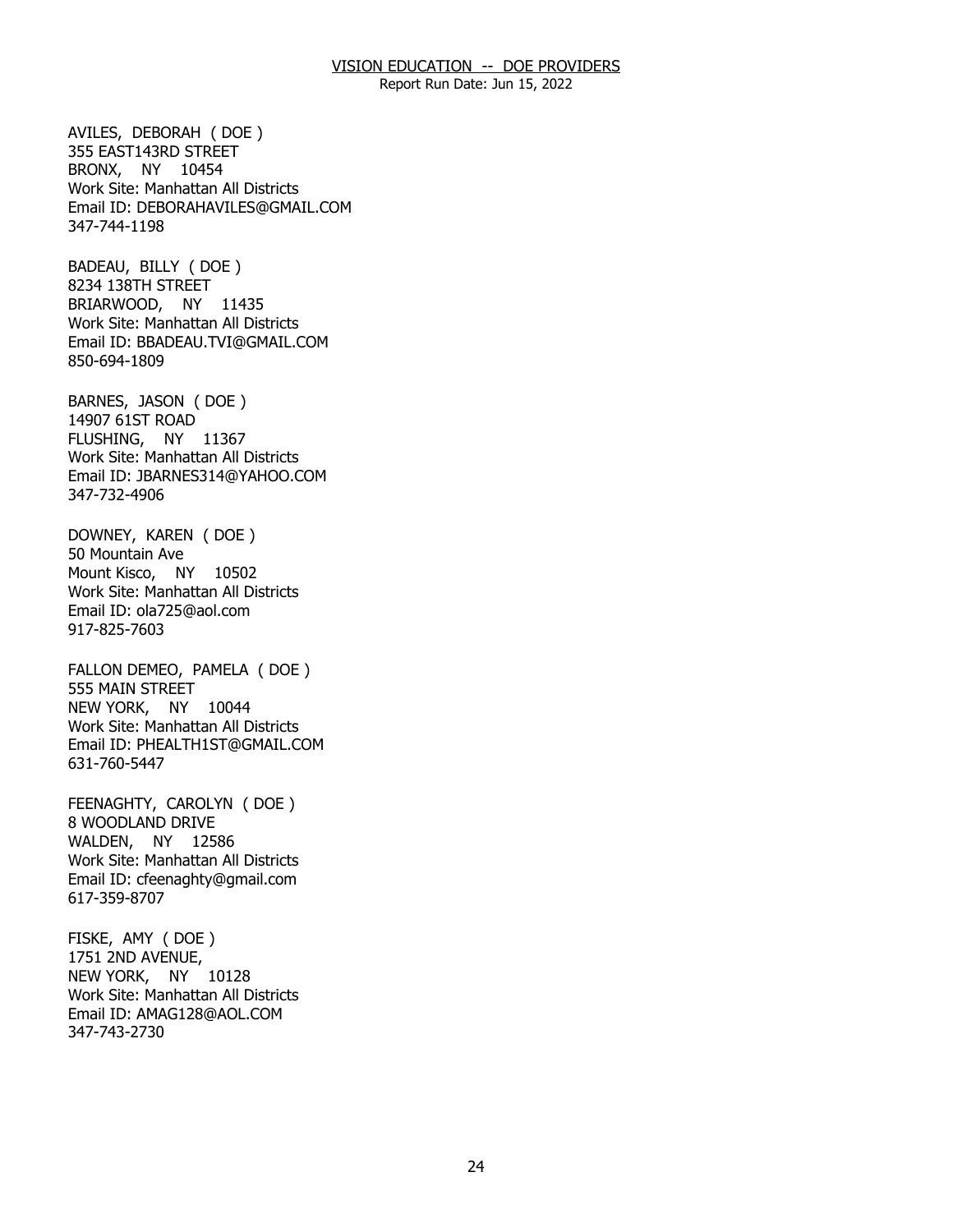Report Run Date: Jun 15, 2022

 GARDEN CITY, NY 11530 FITZGERALD, LORELYN ( DOE ) 18 SAINT JAMES STREET Work Site: Manhattan All Districts Email ID: [LORELYNFITZGERALD@GMAIL.COM](mailto:LORELYNFITZGERALD@GMAIL.COM)  516-578-1354

 BROOKLYN, NY 11233 GORDON, BRIE ( DOE ) 595 DECATUR STREET Work Site: Manhattan All Districts Email ID: [BRIEMGORDON@GMAIL.COM](mailto:BRIEMGORDON@GMAIL.COM)  917-647-7830

 STONY BROOK, NY 11790 HOBBES, JEANNINE ( DOE ) 11 BLACKWELL LANE Work Site: Manhattan All Districts Email ID: [JHobbes@schools.nyc.gov](mailto:JHobbes@schools.nyc.gov)  917-817-5255

 BROOKLYN, NY 11215 HOOPER, JONATHAN ( DOE ) 200 15TH STREET Work Site: Manhattan All Districts Email ID: [JONATHANHOOPERDALE@GMAIL.COM](mailto:JONATHANHOOPERDALE@GMAIL.COM)  731-439-7271

 ROOSEVELT ISLAND, NY 10044 KRUGER, KELLI ( DOE ) 555 MAIN STREET Work Site: Manhattan All Districts Email ID: [KKruger@schools.nyc.gov](mailto:KKruger@schools.nyc.gov)  212-935-1988

 NEW YORK, NY 10019 LANDRY, CAROL ( DOE ) 401 W. 56TH ST. APT. 3 Work Site: Manhattan All Districts Email ID: [TVI.OANDM@GMAIL.COM](mailto:TVI.OANDM@GMAIL.COM)  212-245-7088

 OAKLAND GARDENS, NY 11364 MANN MILLS, SYTIEYA ( DOE ) 50-22 206TH ST. Work Site: Manhattan All Districts Email ID: [sytieya@aol.com](mailto:sytieya@aol.com)  917-202-6895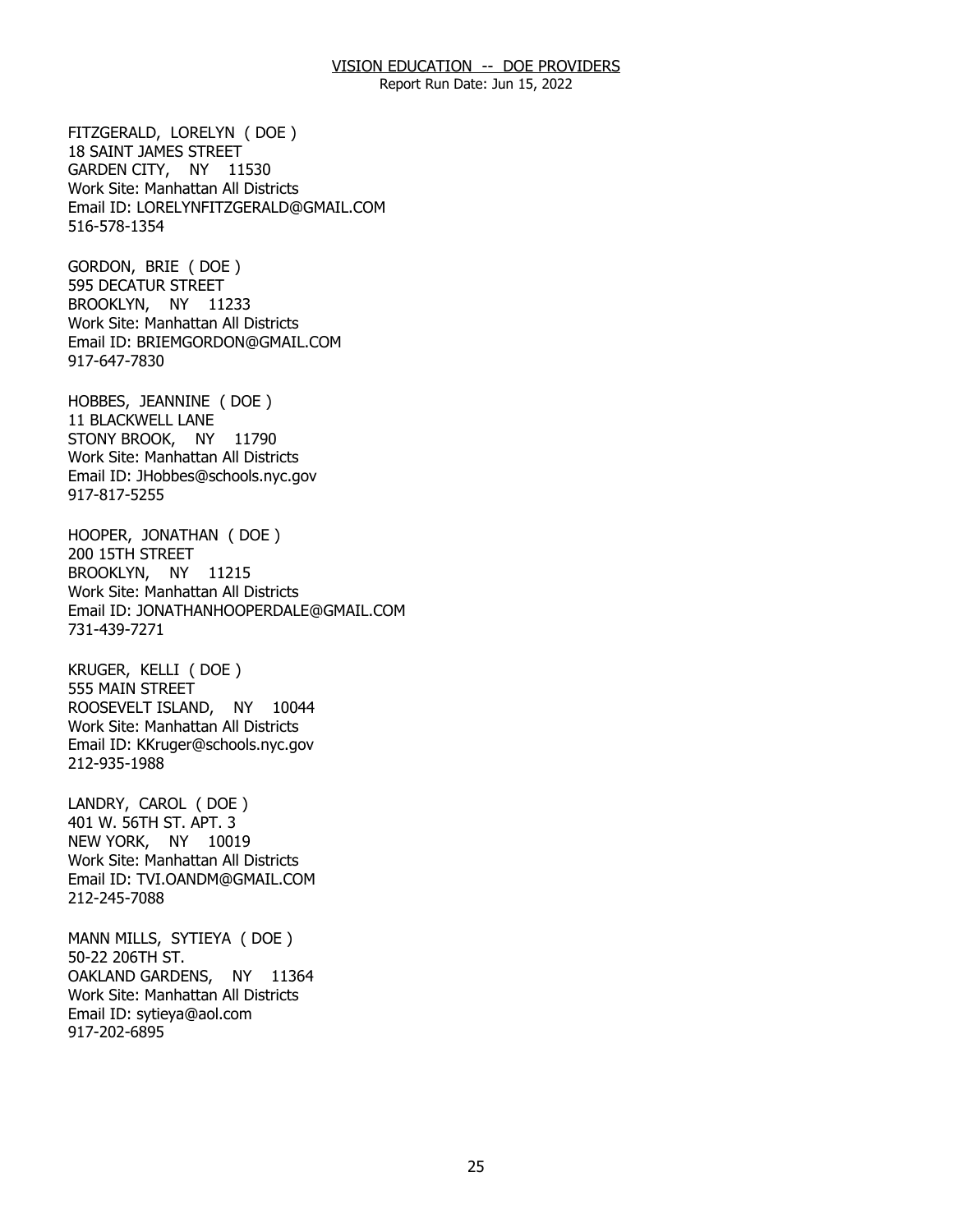Report Run Date: Jun 15, 2022

 MIDDLE VILLAGE, NY 11379 MCBRIDE, JUSTINE ( DOE ) 63-43 76TH STREET Work Site: Manhattan All Districts Email ID: [MCBRIDEJUSTINE1@GMAIL.COM](mailto:MCBRIDEJUSTINE1@GMAIL.COM) 718-416-2037

 BRONX, NY 10454 MEDINA, MARGARET ( DOE ) 329 E. 132ND ST. APT. Work Site: Manhattan All Districts Email ID: [MEGGIEREMPE@GMAIL.COM](mailto:MEGGIEREMPE@GMAIL.COM)  917-272-2832

 JACKSON HEIGHTS, NY 11372 NOY, ERIKA ( DOE ) 34 - 34 74TH ST Work Site: Manhattan All Districts Email ID: [TRACEYEN@AOL.COM](mailto:TRACEYEN@AOL.COM)  347-545-7307

 BROOKLYN, NY 11218 ORCUTT, LINDSAY ( DOE ) 800 Cortelyou Road Work Site: Manhattan All Districts Email ID: [l.orcutt@gmail.com](mailto:l.orcutt@gmail.com) 917-334-0416

 BROOKLYN, NY 11228 PEDULLA, VINCENT ( DOE ) 1364 82ND STREET Work Site: Manhattan All Districts Email ID: [VINNYPEDULLA@GMAIL.COM](mailto:VINNYPEDULLA@GMAIL.COM) 718-630-5676

 SUNNYSIDE, NY 11104 PENA, DIANE ( DOE ) 48-30 40TH STREET Work Site: Manhattan All Districts Email ID: [dpena5@schools.nyc.gov](mailto:dpena5@schools.nyc.gov) 718-472-1346

 Staten Island, NY 10305 SHAHADAT, IBRAHEEM ( DOE ) 459 Dongan hills ave Work Site: Manhattan All Districts Email ID: [ishahadat5@schools.nyc.gov](mailto:ishahadat5@schools.nyc.gov) 347-429-1144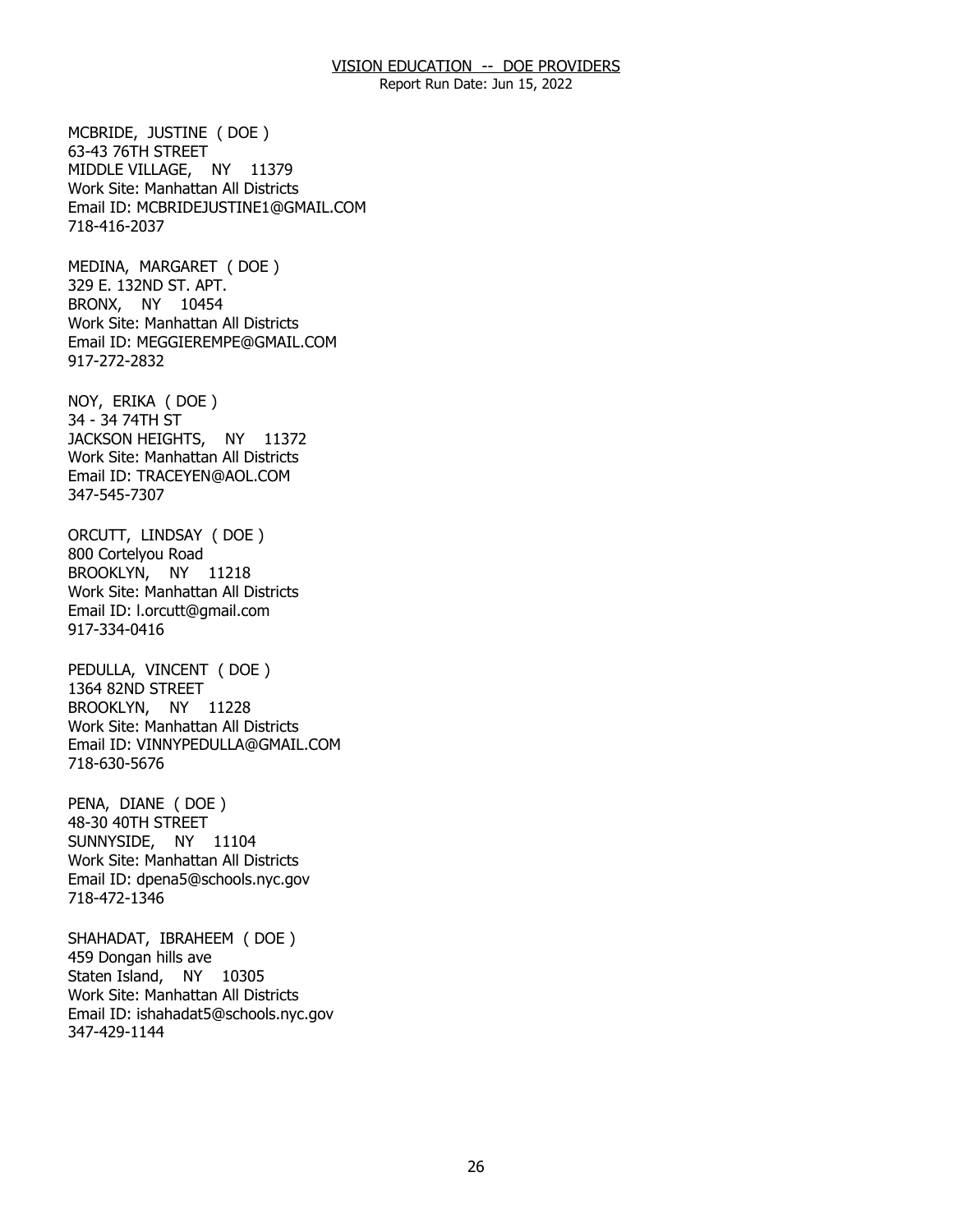Report Run Date: Jun 15, 2022

 KINGSTON, NY 12401 TOBLER, THOMAS ( DOE ) 1329 SAWKILL ROAD Work Site: Manhattan All Districts Email ID: [ttobler@schools.nyc.gov](mailto:ttobler@schools.nyc.gov) 917-292-1271

 NEW YORK, NY 10018 YATES, CHRISTIAN ( DOE ) 400 WEST 37TH STREET Work Site: Manhattan All Districts Email ID: [CHRISTIAN\\_YATES@HOTMAIL.COM](mailto:CHRISTIAN_YATES@HOTMAIL.COM)  808-282-5993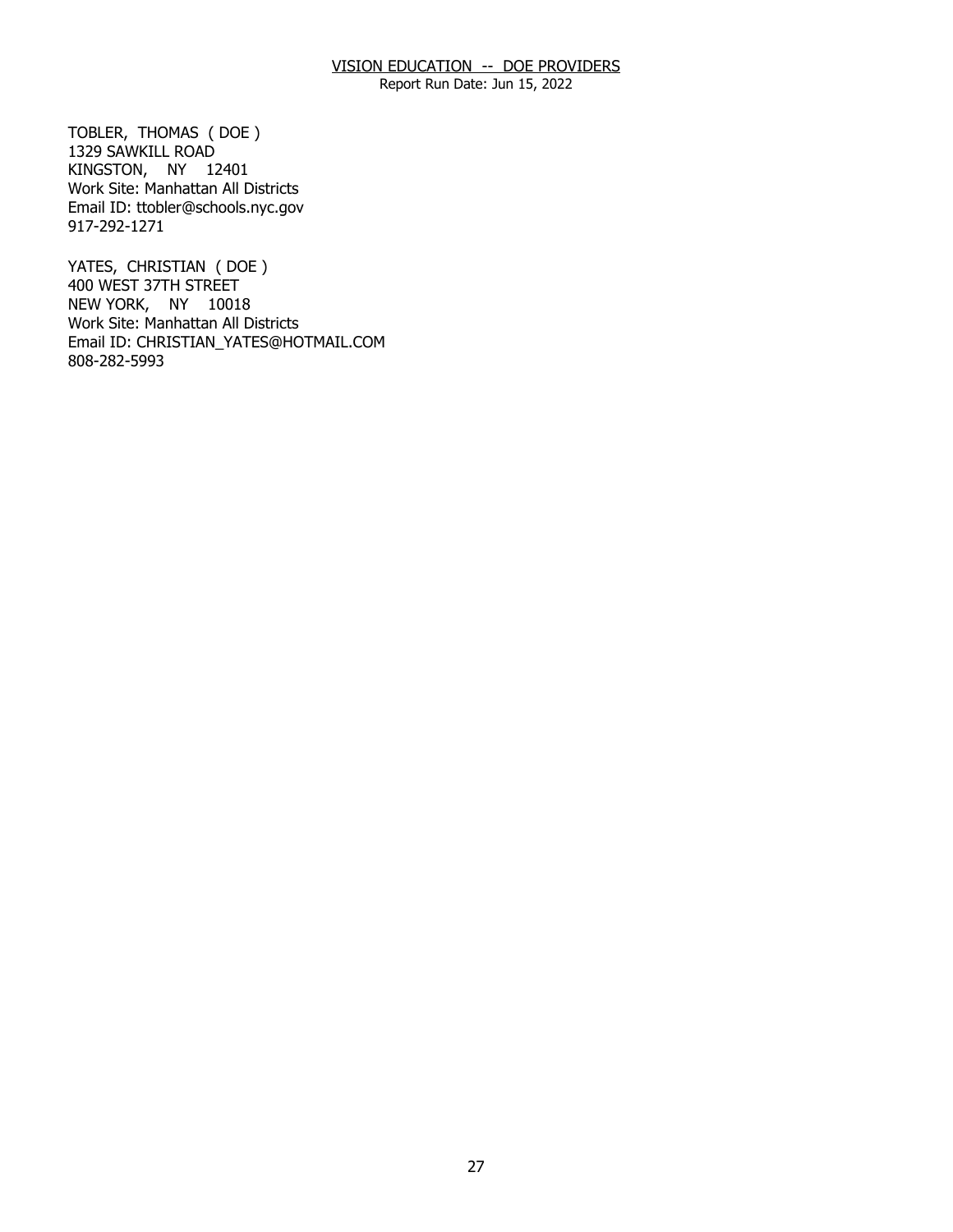Report Run Date: Jun 15, 2022

 BRIARWOOD, NY 11435 BADEAU, BILLY ( DOE ) 8234 138TH STREET Work Site: Queens All Districts Email ID: [BBADEAU.TVI@GMAIL.COM](mailto:BBADEAU.TVI@GMAIL.COM) 850-694-1809

 FLUSHING, NY 11367 BARNES, JASON ( DOE ) 14907 61ST ROAD Work Site: Queens All Districts Email ID: [JBARNES314@YAHOO.COM](mailto:JBARNES314@YAHOO.COM)  347-732-4906

 SUNNYSIDE, NY 11104 CALDERON, VALERIA ( DOE ) 4119 41ST ST Work Site: Queens All Districts Email ID: [VALALEXC@GMAIL.COM](mailto:VALALEXC@GMAIL.COM) 561-209-3084

 WALDEN, NY 12586 FEENAGHTY, CAROLYN ( DOE ) 8 WOODLAND DRIVE Work Site: Queens All Districts Email ID: [cfeenaghty@gmail.com](mailto:cfeenaghty@gmail.com)  617-359-8707

 Brooklyn, NY 11234 FIGUEROA, STEPHANIE ( DOE ) 1478 East 57th STreet Work Site: Queens All Districts Email ID: [stephyf819@hotmail.com](mailto:stephyf819@hotmail.com)  347-423-8903

 BROOKLYN, NY 11233 GORDON, BRIE ( DOE ) 595 DECATUR STREET Work Site: Queens All Districts Email ID: [BRIEMGORDON@GMAIL.COM](mailto:BRIEMGORDON@GMAIL.COM)  917-647-7830

 PLAINVIEW, NY 11803 HARTMANN, AMANDA ( DOE ) 82 PASADENA DRIVE Work Site: Queens All Districts Email ID: [HART916@OPTONLINE.NET](mailto:HART916@OPTONLINE.NET)  516-643-0986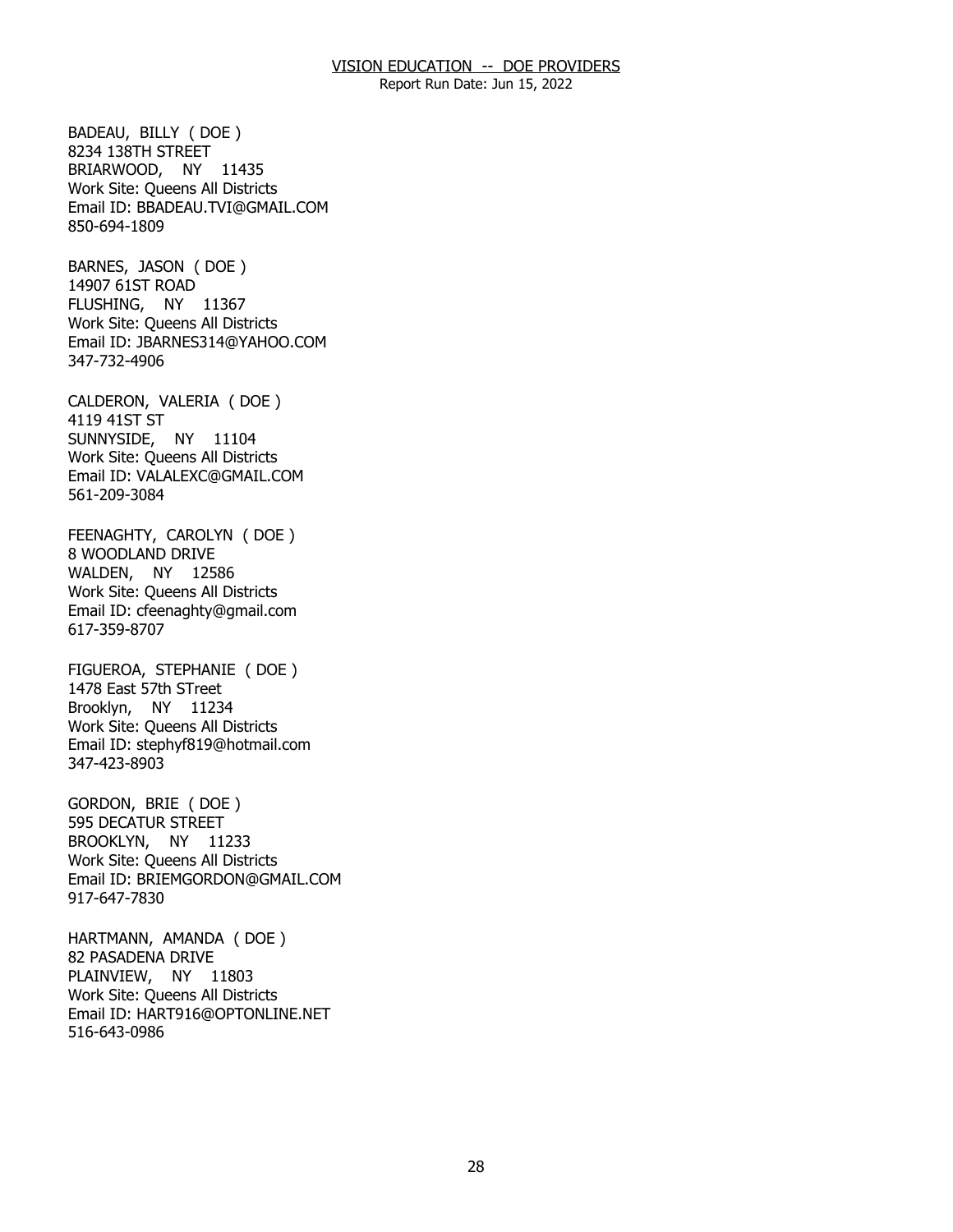Report Run Date: Jun 15, 2022

 Malverne, NY 11565 HEISS, ANDREW ( DOE ) 26 Ross Ct Work Site: Queens All Districts Email ID: [AHeiss@schools.nyc.gov](mailto:AHeiss@schools.nyc.gov)  516-791-8530

 FAR ROCKAWAY, NY 11691 KATZ, NECHA ( DOE ) 1307 MOTT AVE Work Site: Queens All Districts Email ID: [NKatz2@schools.nyc.gov](mailto:NKatz2@schools.nyc.gov) 718-337-7589

 East Meadow, NY 11554 KLEIN, JILL ( DOE ) 306 Elmore Ave. Work Site: Queens All Districts Email ID: [kleinjill2@gmail.com](mailto:kleinjill2@gmail.com)  516-557-3231

 ASTORIA, NY 11105 KRAUSS, JENNIFER ( DOE ) 23-58 STEINWAY STREET Work Site: Queens All Districts Email ID: [JLKRAUSS75@GMAIL.COM](mailto:JLKRAUSS75@GMAIL.COM)  631-905-7243

 ROOSEVELT ISLAND, NY 10044 KRUGER, KELLI ( DOE ) 555 MAIN STREET Work Site: Queens All Districts Email ID: [KKruger@schools.nyc.gov](mailto:KKruger@schools.nyc.gov)  212-935-1988

 LITTLE NECK, NY 11363 MAKAREVITCH, TATYANA ( DOE ) 39-17 WILLOW PLACE Work Site: Queens All Districts Email ID: [tmakarevitch@verizon.net](mailto:tmakarevitch@verizon.net)  718-279-2073

 OAKLAND GARDENS, NY 11364 MANN MILLS, SYTIEYA ( DOE ) 50-22 206TH ST. Work Site: Queens All Districts Email ID: [sytieya@aol.com](mailto:sytieya@aol.com)  917-202-6895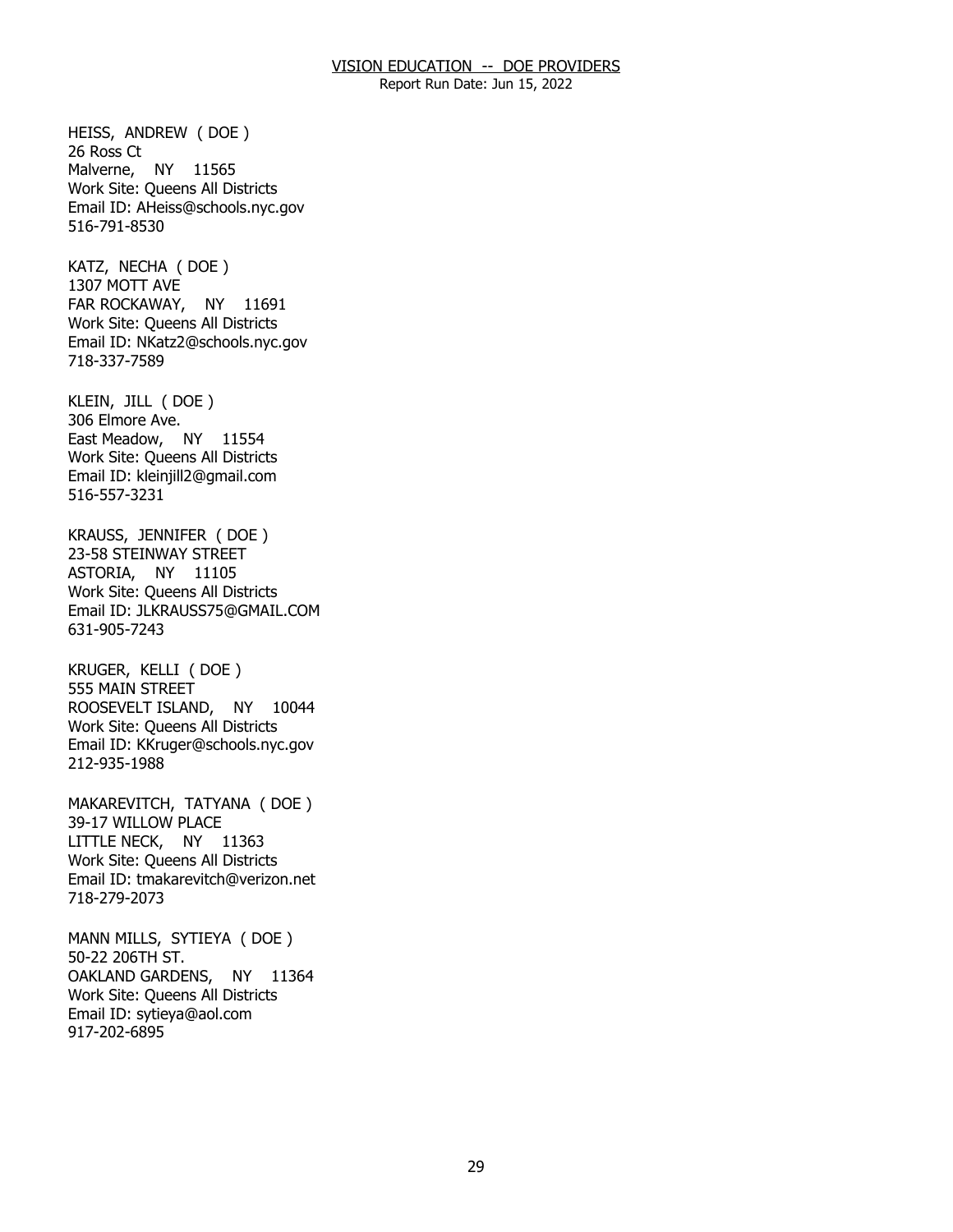Report Run Date: Jun 15, 2022

 MIDDLE VILLAGE, NY 11379 MCBRIDE, JUSTINE ( DOE ) 63-43 76TH STREET Work Site: Queens All Districts Email ID: [MCBRIDEJUSTINE1@GMAIL.COM](mailto:MCBRIDEJUSTINE1@GMAIL.COM) 718-416-2037

 JACKSON HEIGHTS, NY 11372 NOY, ERIKA ( DOE ) 34 - 34 74TH ST Work Site: Queens All Districts Email ID: [TRACEYEN@AOL.COM](mailto:TRACEYEN@AOL.COM)  347-545-7307

 SUNNYSIDE, NY 11104 PENA, DIANE ( DOE ) 48-30 40TH STREET Work Site: Queens All Districts Email ID: [dpena5@schools.nyc.gov](mailto:dpena5@schools.nyc.gov) 718-472-1346

 FARMINGDALE, NY 11735 RUSINEK, CHRISTINE ( DOE ) 77 SUNSET AVENUE Work Site: Queens All Districts Email ID: [CMRUSINEK@GMAIL.COM](mailto:CMRUSINEK@GMAIL.COM)  516-698-0258

 BRIARWOOD, NY 11435 SUTERA, LAUREN ( DOE ) 138-24 HOOVER AVENUE Work Site: Queens All Districts Email ID: [LSutera@schools.nyc.gov](mailto:LSutera@schools.nyc.gov) 718-846-2978

 MIDDLE VILLAGE, NY 11379 VISINTAINER, AMY ( DOE ) 6317 70 STREET Work Site: Queens All Districts Email ID: [avisintainer@schools.nyc.gov](mailto:avisintainer@schools.nyc.gov)  917-620-6051

 NEW YORK, NY 10018 YATES, CHRISTIAN ( DOE ) 400 WEST 37TH STREET Work Site: Queens All Districts Email ID: [CHRISTIAN\\_YATES@HOTMAIL.COM](mailto:CHRISTIAN_YATES@HOTMAIL.COM)  808-282-5993